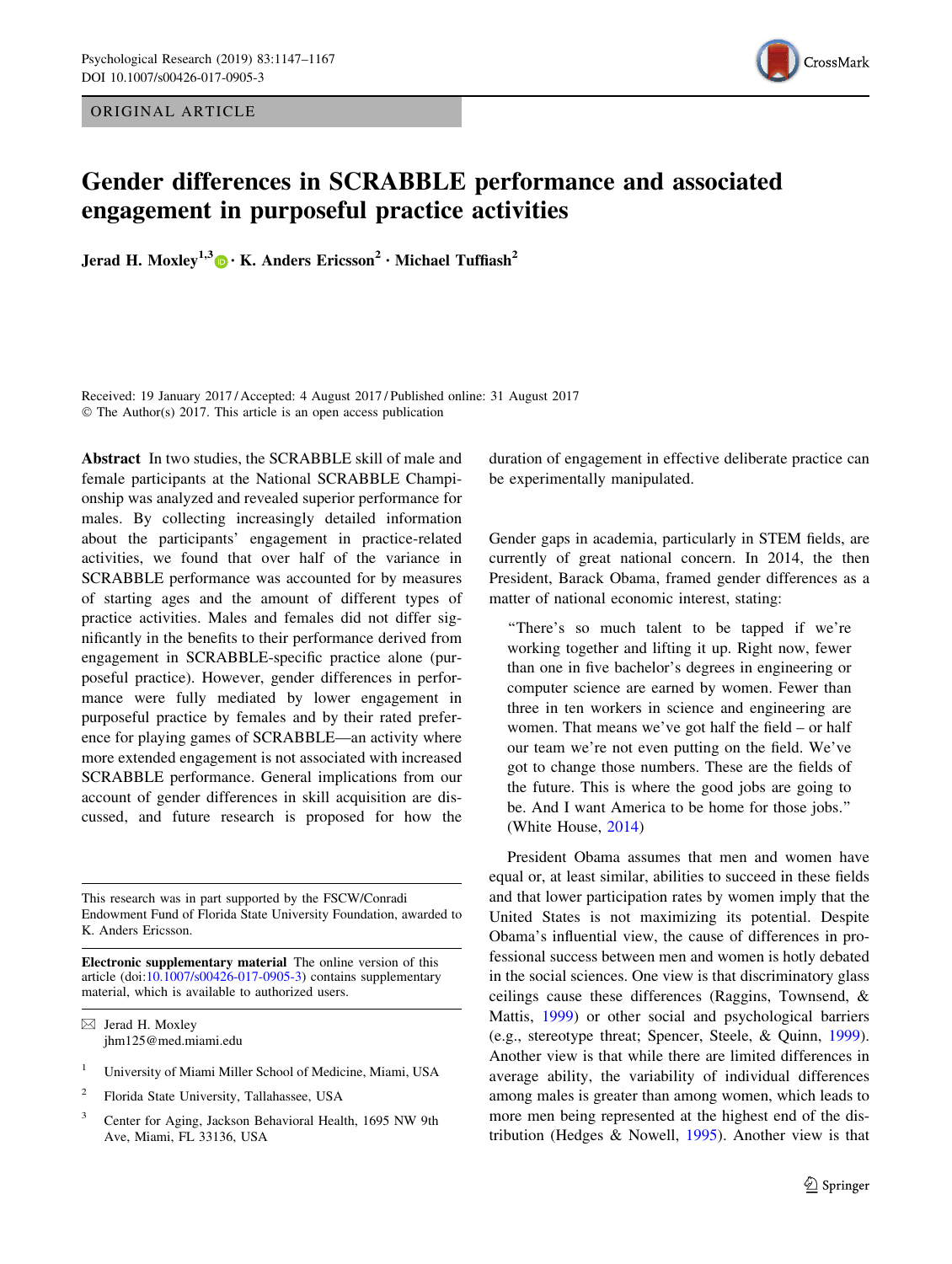differences in life choices among men and women cause the differences in performance (Ceci & Williams, [2010](#page-19-0); Ferriman, Lubinski, & Benbow, [2009](#page-20-0)).

For people to reach their career goals, they must successfully pass through several barriers, and the selection of admitted applicants at many career stages is never solely based on objective ability and capacity to succeed. Unearned favorable opportunities can cause lasting advantages for members of favored groups (Merton, [1968](#page-20-0)), and the accumulation of these small advantages can then interact to create substantial differences in professional prospects and attainment (Martell, Lane, & Emrich, [1996](#page-20-0)). These biases are particularly problematic when success is defined by subjective evaluations by supervisors and peers. It is, therefore, essential that the performance of professionals is measured objectively, which is difficult to do within and especially across STEM domains.

Our approach to studying gender differences follows the expert-performance approach (Ericsson, [2006](#page-19-0); Ericsson & Ward, [2007](#page-20-0)), where we identify domains with objective measures of performance. There are domains of performance requiring reasonably similar abilities to those necessary for success in professional STEM domains, which do not have most of the barriers associated with professional training and performance. This paper will study the competitive domain of SCRABBLE to assess if there are gender differences and, if so, to attempt to identify the determining factors. The domain of expertise in SCRAB-BLE is particularly interesting for research on gender because there are more female competitors than male. SCRABBLE also has an objective rating system based on the chess rating system designed by Elo ([1965\)](#page-19-0). Additionally, SCRABBLE has very few barriers to entering competitions because the fees in top tournaments are low even the world championship has an entry fee of no more than £150 (Mind Sports International, [2014\)](#page-20-0).

In this paper, we will discuss how our knowledge about the acquisition of expert performance during individuals' lives may help us identify factors influencing gender differences in attained level of intellectual performance. We first review our current knowledge about gender differences in elite performance and associated differences in the distribution of individual differences in performance for females and males. We will then review evidence for individual differences in the development of performance resulting from particular types of experiences in the domain and domain-specific practice activities. This paper examines how differential engagement in activities may account for individual differences in attained performance in SCRABBLE and if such differential engagement might account for observed gender differences in attained performance.

# Gender differences in high levels of performance in domains emphasizing intellectual activity

There are domains emphasizing cognitive activity, such as chess, go, and bridge, where the best male players typically outperform the best female players to such a degree that the genders sometimes compete separately and some competitions are restricted to only females. Charness and Gerchak [\(1996](#page-19-0)) proposed that gender differences in chess could be accounted for by the vastly larger number of active male players in comparison to female players and thus might not reflect differences in ability between males and females. For example, even when the underlying ability distribution of the two genders is identical, one would find the average ability of the top 10 from a sample of 100,000,000 men would be much higher than that for the top 10 from a sample of 50,000 women.

Another explanation for gender differences in performance is that males are more motivated than females to perform well during competitions. For example, laboratory studies show that when a task is modified to increase competitive pressure, males improve their performance while females' performance does not change significantly (Croson & Gneezy, [2009](#page-19-0)).

Finally, stereotype threat (Spencer et al., [1999](#page-20-0)) has been offered as an explanation of gender differences in chess performance. An experimental study by Maass, D'Ettole, and Cadinu ([2008\)](#page-20-0) found that women chess players who played matches against male players on a computer with the same chess ratings performed worse than their rating would predict when they were made aware that they were playing against a male opponent. This reduced performance is surprising because the participant's chess ratings were based on tournament performance, that would have included many matches against males. Until research shows that female chess players perform worse when they play male players in tournaments, this explanation cannot account for gender differences in chess ratings and outcomes in chess tournaments.

Our review found only a few studies analyzing personality measures to account for gender differences in competitive performance. For instance, Duckworth and Quinn [\(2009](#page-19-0)) found no gender differences on the Grit Scale, which is hypothesized to measure perseverance and determination, when they analyzed an Internet sample and a sample of West Point cadets. Similarly, a study conducted at the National Spelling Bee found no differences between females and males in Grit or competition performance (Duckworth, Kirby, Tsukayama, Berstein, & Ericsson, [2011\)](#page-19-0). Finally, Marsh et al. ([2013\)](#page-20-0) found no differences between genders for Harmonious Passion (passion that leads a person to choose to do what they love)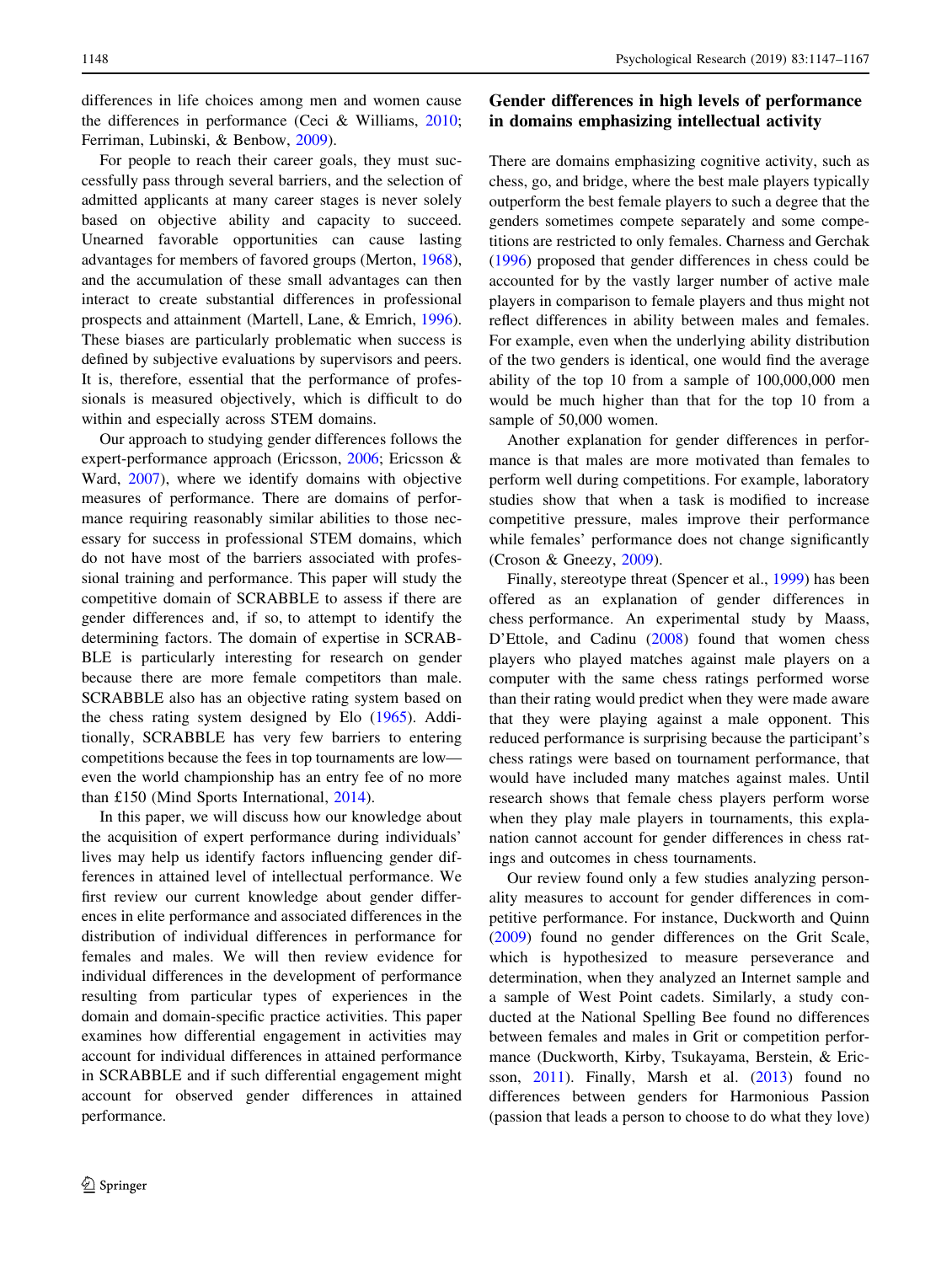or Obsessive Passion (rigid persistence in an activity) in an extensive analysis of 19 samples with a total of over 3500 participants.

# Gender differences in expert scrabble performance

In SCRABBLE tournaments, males perform at a higher level than females. The National Tournament divides players into six ranked divisions, and males dominate at the highest levels of performance. In 2002, 86% of competitors in the division with the best SCRABBLE players were male, while in the division with the lowest performance only 31% of competitors were male (McCarthy, [2008](#page-20-0)). Given that most players in SCRABBLE tournaments are female (Fatsis, [2001](#page-20-0); Tierney, [2005](#page-20-0)), the higher ratio of female to male players cannot explain the male advantages in SCRABBLE—in fact, one would predict females should be more prevalent than men at the top level.

The gender distribution of high levels of SCRABBLE performance is similar to those in STEM fields where the predominance of males increases at higher levels of achievement (Lubinski & Benbow, [2006](#page-20-0)). Consequently, SCRABBLE is a domain with objective measures of performance and virtually unrestricted entry requirements, where many proposed general accounts of the gender gap described earlier are highly unlikely.

In a previous questionnaire research study on SCRAB-BLE tournament players, Halpern and Wai ([2007\)](#page-20-0) reported significantly lower SCRABBLE ratings for women with  $d = -0.26$  (Study 1),  $d = -1.25$  (Study 2), and  $d = -0.58$  (Study 3). Consistent with male domination at higher levels, Study 2 had the highest average SCRABBLE ratings of the three studies and also a greater male advantage. There is some evidence that the gender differences in SCRABBLE are surprising. A recent survey of graduate students in a class on gender differences in cognition found that, on average, the students incorrectly predicted there would be more female than male champions (Halpern, Straight, & Stephenson, [2011\)](#page-20-0), when in fact, the past ten World Champions in SCRABBLE were all males.

# The effect of experience on attained objective highlevel performance

When we are interested in assessing potential gender differences in ability, it is essential that we study objective performance. In STEM fields, nearly all judgments of an individual's achievement are made by predominately male individuals, such as male teachers, male administrators, or male peers (Brink & Benschop, [2014](#page-19-0)). Consequently, these males may be susceptible to making biased judgments of performance as well as bias in their support and encouragement of students and trainees. In this paper, we will adopt the expert-performance approach (Ericsson, [2006](#page-19-0); Ericsson & Ward, [2007\)](#page-20-0), where we focus on measures of objective performance.

In a review of factors associated with attaining expert levels of objective performance, Ericsson, Krampe, and Tesch-Römer ([1993](#page-19-0)) found that acquisition of high levels of competitive performance requires engagement in extended teacher-guided practice activities specifically designed to improve current performance. (Ericsson, [2006](#page-19-0), [2016](#page-19-0)). We refer to teacher-guided purposeful practice as deliberate practice, where the term purposeful practice refers to individualized practice with a particular goal, in which the individual engages in practice tasks with opportunities for feedback, repetition, and refinement (Ericsson & Pool, [2016](#page-20-0)). Deliberate practice requires that the individual meets regularly with a teacher, who can assess his or her current performance level, recommend appropriate targets for improvement and then describe training activities that the individual can engage in by themselves with opportunities for feedback, repetition, and refinement. Without the supervision of a teacher or coach, the individual must select practice activities in the absence of domain knowledge, often accumulated over centuries, that has proven effective in maximally improving performance.

Subsequent research has found that motivated young chess players study the recommended openings of chess games and attempt to select the best next move for particular chess positions (Charness et al., [1996](#page-19-0), [2005;](#page-19-0) Ericsson et al., [1993](#page-19-0)). The latter activity meets the criteria for purposeful practice because the move selected by a player can be immediately compared to the best move generated by a chess computer. The player can repeat this move selection for many chess positions with immediate feedback to improve the planning processes mediating the selection of moves.

## Outline of studies

The current studies investigate the effects of gender in SCRABBLE within the framework of the acquisition and maintenance of expert performance. SCRABBLE was invented relatively recently in 1931 by Alfred Butts (National Public Radio, [2002](#page-20-0)), so there is much less knowledge about the nature of effective practice compared to other classic games with many centuries of history. In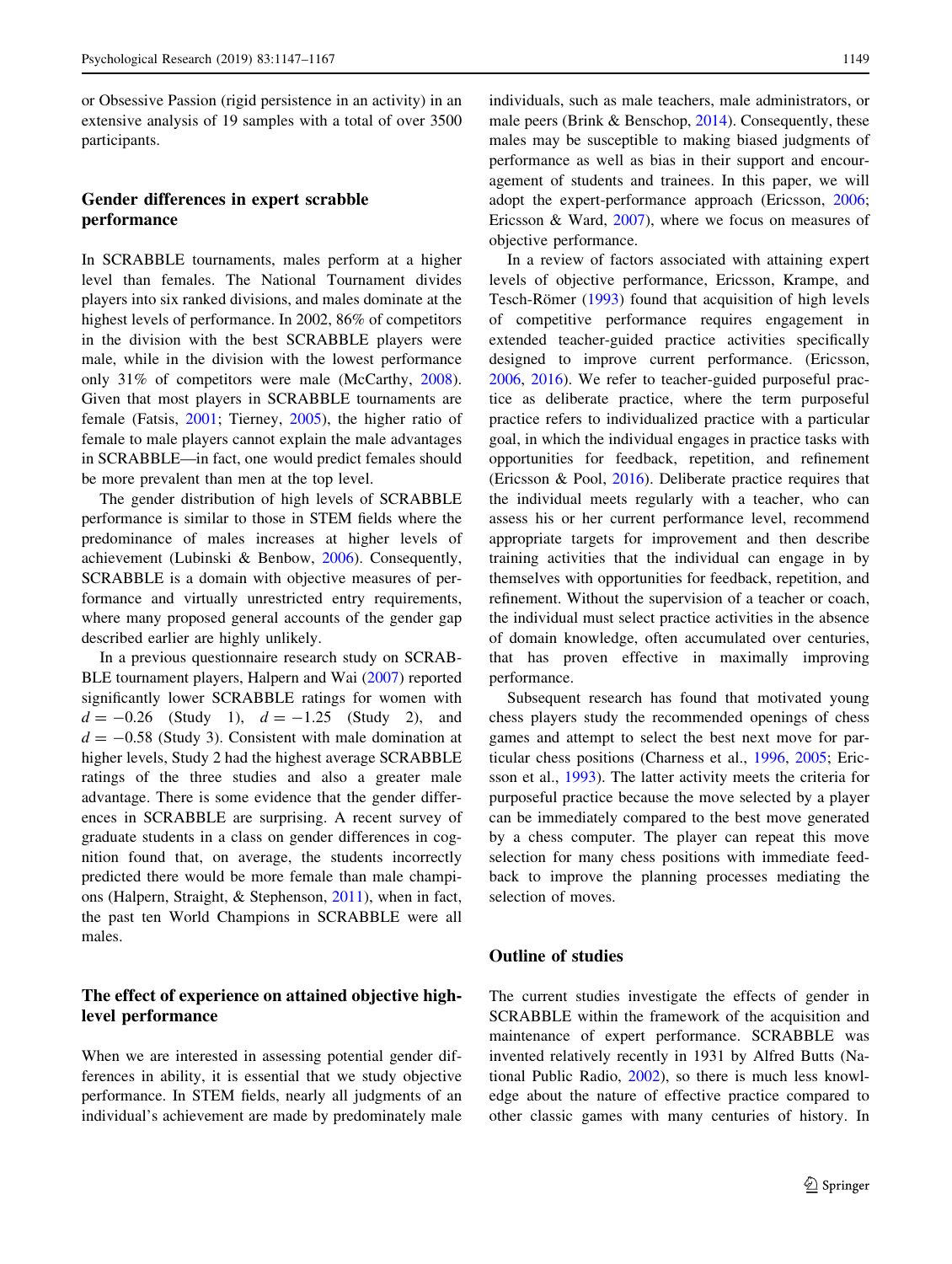contrast to chess, the domain of SCRABBLE is a recently developed domain, and it lacks professional coaches and a large body of written knowledge about training. SCRAB-BLE players, therefore, must decide for themselves which types of training activities that they think are effective for improving their performance. Consequently, SCRABBLE players cannot engage in deliberate practice, but only purposeful practice and other types of practice.

There are two published studies of SCRABBLE tournament players and the relation between their performance and practice history. Halpern and Wai ([2007,](#page-20-0) Study 1) estimated ''the total number of hours the experts had practiced or played SCRABBLE'' (p. 83) averaged 1904 h  $(SD = 2532)$ . This combined estimate of hours of practice was significantly related to participants SCRABBLE rating  $(r = 0.22, p < 0.05)$ , but this analysis did not evaluate the possibility that the benefits for improving performance from an hour of playing SCRABBLE might be different from an hour of solitary study specifically aimed at improving SCRABBLE skill. In an experimental study with elite and average SCRABBLE tournament players, Tuffiash, Roring, and Ericsson [\(2007](#page-19-0)) assessed separate estimates of the amount of studying and also playing SCRABBLE per week for every year since the start of playing SCRABBLE. For the most recent year of playing SCRABBLE, they also asked participants to estimate the number of hours that they had spent in different study activities per week. Tuffiash et al. ([2007\)](#page-20-0) found that elite players spent significantly more time studying  $(M = 11,128)$  h) than the average tournament players ( $M = 3696$  h). The current study includes similar data from a larger representative sample than Tuffiash et al. [\(2007](#page-20-0)) to permit a more robust investigation of the effects of playing SCRABBLE games and practice alone (study) and their relations to gender differences. We will also control for variables that have been shown to predict skill in past studies such as current age, starting age, and age of the beginning of serious play (Campitelli & Gobet, [2008](#page-19-0); Charness, Krampe, & Mayr, [1996](#page-19-0)).

# Study 1: gender differences in SCRABBLE skill while controlling for practice and other important variables

With our goal of understanding the factors determining differences between males and females' SCRABBLE ratings, we will first determine if the hypothesized gender differences are significant. We will then evaluate whether skill differences due to gender will be significant even after controlling for individual differences in practice and other background factors. At the same time using a mediation analysis, we will test what variables explain a significant amount of the gender differences in skill.

#### Procedure

#### Participants

During registration at the 2004 National SCRABBLE Championship tournament, participants were offered a survey along with an envelope with postage to allow it to be mailed back to the investigators. Participants were told that any received surveys would be entered into a raffle for a prize. We received surveys from 291 participants, and a total of 153 participants returned the survey to us. Of the returned surveys, 14 participants did not completely fill out the survey, and an additional six participants gave highly implausible answers, defined as reporting over 100 h of SCRABBLE-related activity per week or over 50 h of tournament play weekly. We restricted the current analysis to the remaining 133 surveys.

A subsequent analysis of the tournament listings showed that there had been 682 participants in the tournament. An examination of the players' names and their pictures led to an estimation that 319 females and 363 males had participated. The response rate was higher among males than females  $\chi^2(1) = 7.05$ ,  $p < 0.01$ .

Our final sample contained 48 females and 85 males. The sample was highly educated with the average years of education reported being equal to  $17.22$  (SD = 2.94). Education was unrelated to rating  $r(130) = -0.03$ ,  $p = 0.08$  or age  $r(130) = 0.01$ ,  $p = 0.95$ . Each participant had a SCRABBLE rating, which is updated after each tournament and derived based on prior rating and tournament performance, previously developed for chess (Elo, [1965](#page-19-0)). Means and standard deviations for all variables used are given in Table [1.](#page-4-0)

#### Materials and procedures

The survey asked participants to estimate how many hours per week they had engaged in two activities for each year from birth to their current age as has been done in previous studies (Ericsson et al., [1993;](#page-19-0) Charness, Tuffiash, Krampe, Reingold, & Vasyukova, [2005](#page-19-0)). The two activities were serious study of SCRABBLE alone, and playing SCRAB-BLE seriously or studying SCRABBLE with others. An estimate for the number of hours of cumulative practice activities was calculated by multiplying the weekly estimates by  $52$  and adding the sums for all years (Côté, Ericsson, & Law, [2005](#page-19-0); Ericsson et al., [1993](#page-19-0)). In a subsequent section of the survey, participants were asked about their current level of practice during a typical week. They were asked about how many hours per week the past year they engaged in several different activities (See "[Appendix](#page-19-0)"). They also completed ratings of how effortful, enjoyable, and relevant to improving their skill these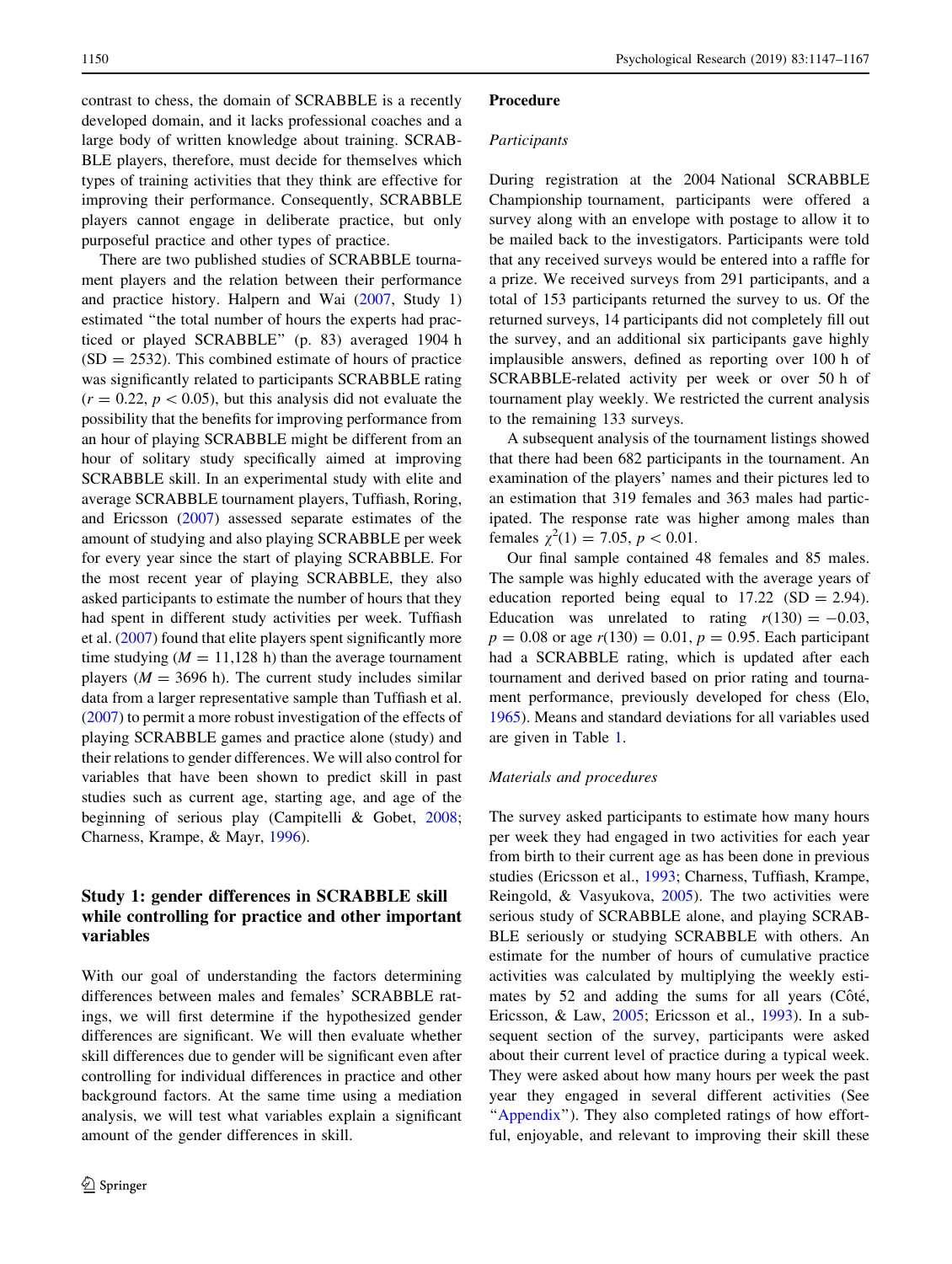<span id="page-4-0"></span>Table 1 Summary of average SCRABBLE performance ratings, age-related variables, and time spent engaging in various practice activities for male and female participants in Study 1

| Variable                 | Males              | Females            | Total            |
|--------------------------|--------------------|--------------------|------------------|
| NSA rating               | 1470.26 (343.28)** | 1226.23 (310.41)   | 1382.19 (350.91) |
| Age                      | 44.87 (13.55)      | 54.62 (12.67)**    | 48.39 (14.00)    |
| First tournament age     | 35.29 (12.58)      | 43.65 $(11.56)$ ** | 38.31 (12.82)    |
| Starting age             | 13.36 (9.33)       | 15.57(9.05)        | 14.16 (9.26)     |
| Cumulative serious play  | 3.37(0.65)         | 3.50(0.43)         | 3.42(0.58)       |
| Cumulative serious study | $3.06(0.86)$ *     | 2.90(0.66)         | 3.00(0.79)       |
| Current SSSA             | $0.48(0.34)$ *     | 0.35(0.32)         | 0.43(0.34)       |
| Current GWS              | 0.56(0.33)         | 0.52(0.39)         | 0.54(0.35)       |
| Current SCRABBLE play    | $1.11(0.32)*$      | 0.96(0.35)         | 1.01(0.34)       |

Practice variables were log transformed ( $N = 133, 85$  males)

SSSA SCRABBLE-specific practice alone, GWS General Word Study

 $*$  t>1.98, p < 0.05

\*\*  $t > 2.62$ ,  $p < 0.01$ . Star is placed in the column with the statistically significantly higher value

activities were. These ratings will be examined later in this article in the context of Study 2B. Only one item about practice was omitted from analysis. This item asked if they were currently taking lessons. Only 6 of 133 reported taking lessons, and 4 of them reported durations of 1 h or less. Finally, they were asked demographic questions about gender, current age, age they started playing SCRABBLE, and age they first played in a SCRABBLE tournament.

It is challenging to estimate the reliability of SCRAB-BLE ratings at the time of the tournament. To obtain an estimate we capitalized on the fact that there were two segments in the competition (16 games and 15 games respectively). The correlation between the ratings for the two segments was  $r(120) = 0.84$ ,  $p < 0.001$ .

#### Plan for data analysis

First, we estimated the overall effects of gender on SCRABBLE rating. Then we analyzed practice activities and how to best form composite measures of them in a hierarchical multiple regression—consistent with past studies of purposeful and deliberate practice. The main analysis involved a mediation analysis of the relationship of gender and SCRABBLE ratings through the covariates of the composite variables measuring practice, first tournament age, starting age, and age. Our analysis uses the indirect method of Preacher and Hayes ([2008\)](#page-20-0) which uses the bootstrap method to calculate 95% confidence intervals for the indirect effects.

### **Results**

Being female was significantly negatively correlated with SCRABBLE ratings,  $r(131) = -0.35$ ,  $p < 0.001$  (Supplementary Online Materials, Table 1, subsequently referred to as Table SOM1), which corresponds to  $d = -0.74$ . Gender explained around 12% of the variance in SCRABBLE ratings.

A complete correlation table with all variables is reported in Table SOM1. Cumulative SCRABBLE study alone and cumulative serious play were significantly related to SCRABBLE ratings. Current practice activities were described by several variables and could be best accounted for by three variables: SCRABBLE play, general word study (studying dictionaries and word lists), and SCRAB-BLE-specific practice alone (anagramming and analyzing SCRABBLE games). Our "Appendix" describes which questions provided information for the three groups of practice activities. For a validation of dividing current activity into three variables see SOM-A1 and Table SOM2. We also conducted a hierarchical multiple regression analysis predicting SCRABBLE ratings (see details reported in SOM-A2 and Table SOM3).

Finally, we conducted a mediational analysis of the relation between gender and SCRABBLE ratings (for detailed results see Table [2](#page-5-0)). When all predictor variables were tested as mediators of gender effects using the bootstrap method (Preacher & Hayes, [2008](#page-20-0)) we found that three variables had significant indirect effects. Age had an indirect effect tending to diminish the effect of gender. First tournament age had an indirect effect that tended to increase the effect of gender. Finally, current SCRABBLEspecific practice alone also had a significant indirect effect whereby SCRABBLE-specific practice alone tended to decrease the effect of gender. The set of variables included in the analysis predicted 64% of the variance in SCRAB-BLE rating. All variables statistically significantly related to rating in the final model except cumulative SCRABBLE study, including gender. It is particularly noteworthy that the amount of current general vocabulary study negatively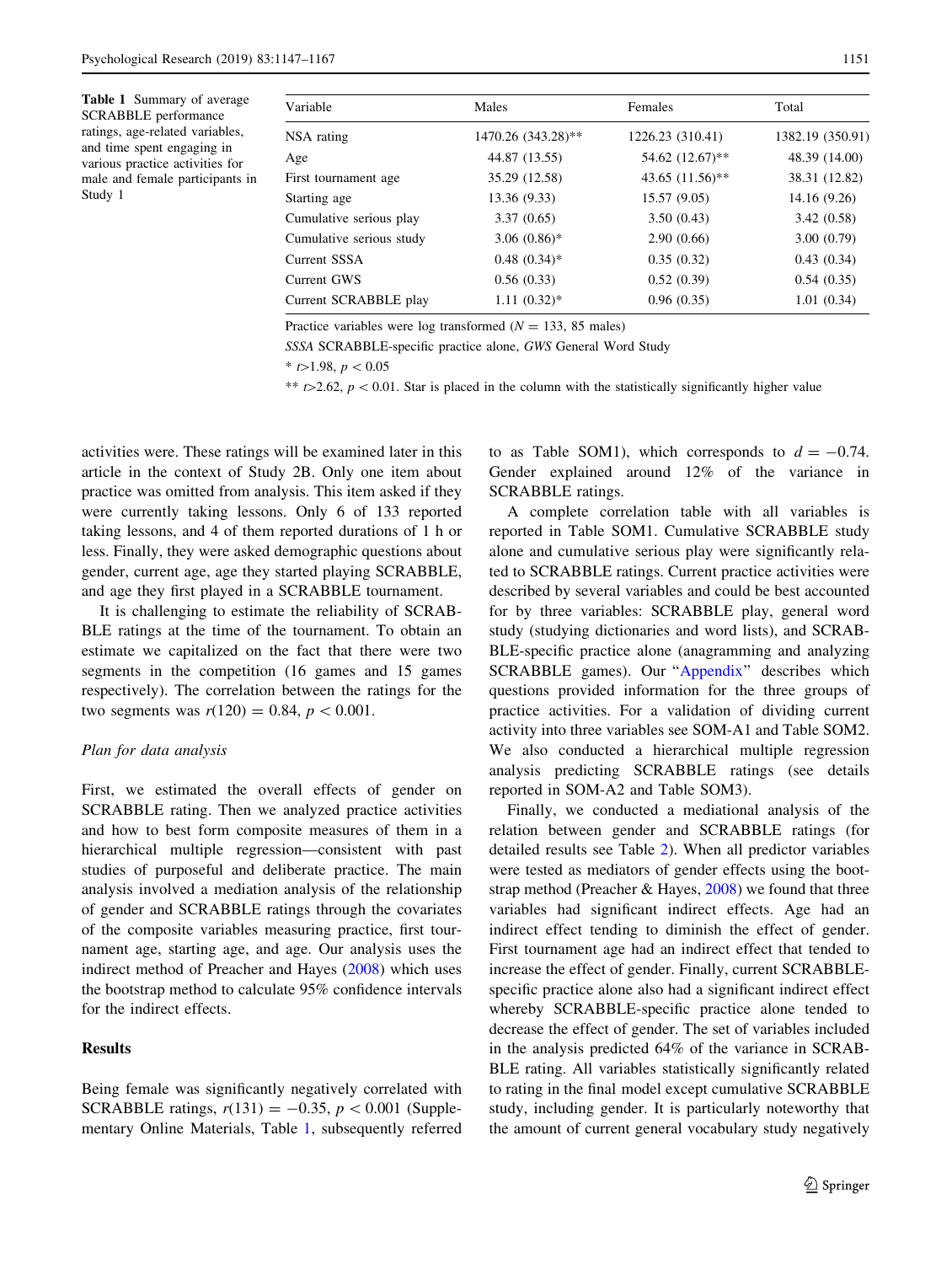<span id="page-5-0"></span>related to rating. We should note that there was no evidence of a response bias in the estimates of females in comparison to males on their time inventories. An analysis of the two cumulative variables does not show a significant between-subject gender difference  $F(1,133)$  < 0.01,  $p = 0.99$ , and  $F(1,133) = 0.03$ ,  $p = 0.88$ , with males being insignificantly higher on both.

### Discussion

Our study replicated and greatly extended the findings reported by Halpern and Wai [\(2007\)](#page-20-0). We found a significant difference in SCRABBLE ratings between men and women ( $d = -0.74$ ), replicating Halpern and Wai ([2007\)](#page-20-0) findings of effects ranging from  $d = -0.26$  (Study 1) to  $d = -1.25$  (Study 2). Halpern and Wai [\(2007](#page-20-0)) collected data on the estimated life-long accumulation of hours of SCRABBLE play and study only in Study 1. This study found a significant correlation ( $r = 0.22$ ,  $p < 0.05$ ), which explains only 5.0% of the variance of the SCRABBLE ratings.

One of the reasons was that our study represents practice in a much more complex way. One of the most interesting findings of Study 1 is that the effect on SCRABBLE skill of engagement in different study activities conducted alone differs as a function of the particular type of activity performed alone. In fact, the hours of studying vocabulary alone was a negative predictor of SCRABBLE skill, whereas solitary practice analyzing SCRABBLE games and practicing anagrams were strong positive predictors of SCRABBLE skill.

Asking participants to report a single overall estimate for practice alone for each year would provide a sum of these durations, and thus could not predict attained SCRABBLE ratings as accurately as possible. In fact, although the cumulative amount of practice alone was found to be correlated with SCRABBLE rating in our sample (See Table SOM1), this variable does not predict significant independent variance in SCRABBLE ratings as seen in Table [3.](#page-6-0) The negative regression weight for the logtransformed amount of general word study should not be interpreted as an active cause of lower SCRABBLE performance. In fact, the zero-order correlation between SCRABBLE skill and log-transformed amount of general word study is not significantly different from zero  $r(131) = -0.09$ ,  $p = 0.16$ . An alternate explanation of the negative prediction of rating is that the amount of estimated study time for general vocabulary serves as a suppressor variable because there is a correlated bias in our estimates of the amount of practice activity (Conger, [1974](#page-19-0)). In this case, the general word study variable would either be unrelated to skill acquisition, or possibly very slightly harmful. If general word study is unrelated to skill acquisition, it would still share irrelevant information with our other practice variables. By allowing unrelated variance to be statistically controlled, it would reveal a stronger relationship between purposeful practice and skill—closer to their true relationship.

Table 2 Mediation analysis of the relationship of gender and rating through experience variables and age ( $N = 133, 85$ ) males)

| Path                                           | $B(95\% \text{ CI})$               | t score   |
|------------------------------------------------|------------------------------------|-----------|
| Direct paths                                   |                                    |           |
| Gender to rating                               | $170.86$ ( $-257.75, -83.97$ )     | $-3.89**$ |
| Cumulative serious play to rating              | 185.44 (95.80, 275.08)             | $4.10**$  |
| Cumulative study alone to rating               | $55.44 (-0.94, 111.82)$            | 1.95      |
| Current SCRABBLE play to rating                | $62.84 (-76.59, 202.27)$           | 0.89      |
| Current gen word study to rating               | $-199.18$ ( $-320.48$ , $-77.89$ ) | $-3.25**$ |
| Current SCRABBLE study alone to rating         | 167.73 (30.64, 304.84)             | $2.42*$   |
| Age to rating                                  | 5.98 (0.06, 11.90)                 | $2.00*$   |
| Starting age to rating                         | 4.93(0.22, 9.63)                   | $2.07*$   |
| First tournament age to rating                 | $-18.24 (-24.30, -12.18)$          | $-5.96**$ |
| Indirect gender to rating                      |                                    |           |
| Through cumulative serious play                | $24.27(-6.77, 64.02)$              |           |
| Through cumulative study alone to rating       | $-8.53(-42.48, 3.76)$              |           |
| Through current SCRABBLE play to rating        | $9.39(-7.87, 39.70)$               |           |
| Through current gen word study to rating       | $7.75(-18.35, 35.89)$              |           |
| Through current SCRABBLE study alone to rating | $-22.92(-60.82, -3.71)$            |           |
| Through age to rating                          | 58.32 (7.13, 143.42)               |           |
| Through starting age to rating                 | $10.88(-4.00, 34.56)$              |           |
| Through first tournament age to rating         | $-152.32(-255.96, -74.29)$         |           |

 $* p < 0.05, ** p < 0.01$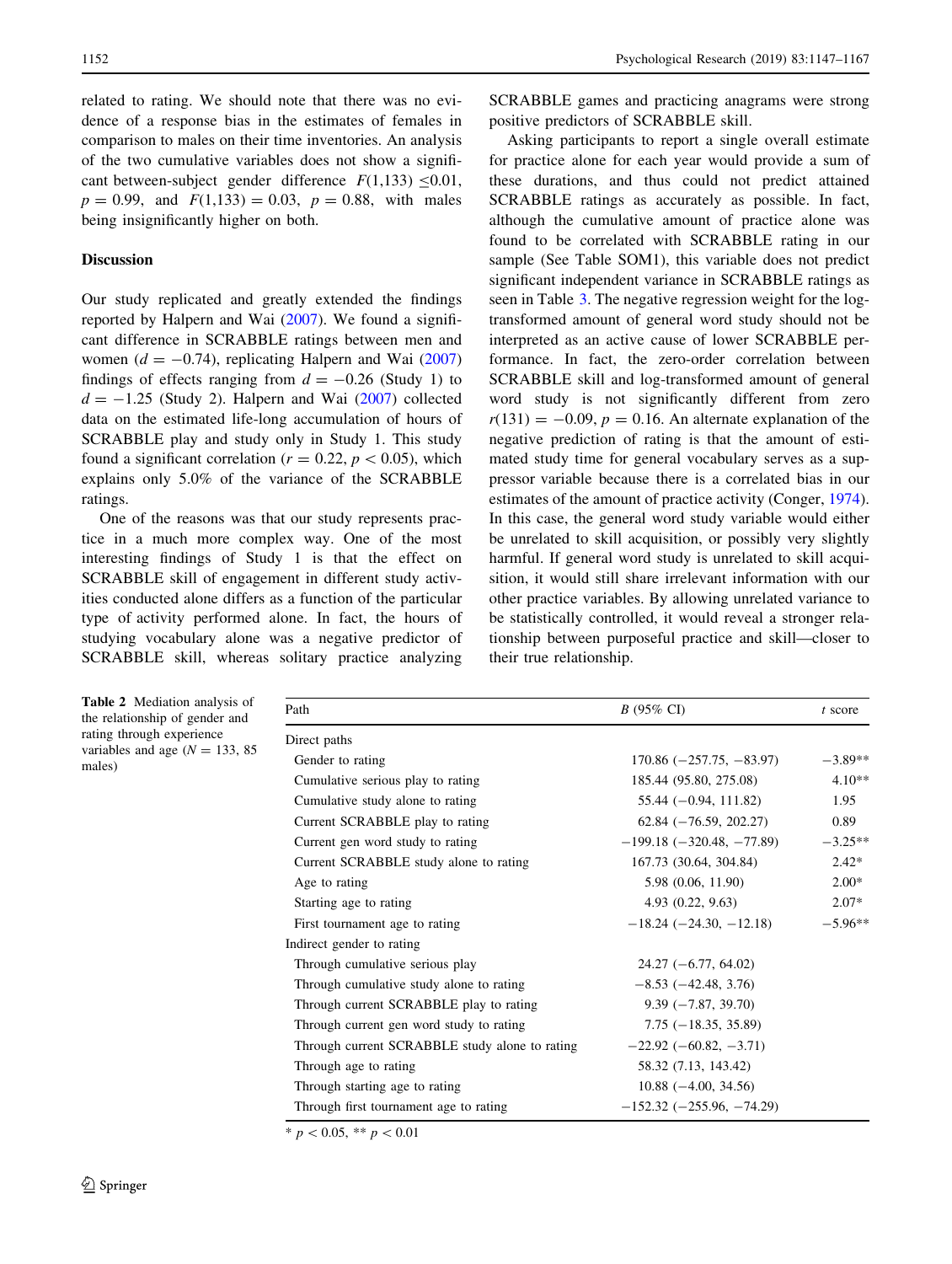<span id="page-6-0"></span>Table 3 Summary of SCRABBLE ratings, demographic variables, and estimated duration in various practice activities collected in Study 2A

| Variable                 | Males              | Females          | All           |
|--------------------------|--------------------|------------------|---------------|
| NSA rating               | 1410.15 (291.98)** | 1215.21 (269.44) | 2.67(0.66)    |
| Age                      | 44.69 (14.39)      | 55.67 (12.31)**  | 50.36 (14.40) |
| Starting age             | 12.37 (8.54)       | 13.62(8.70)      | 13.02(8.61)   |
| First tournament age     | 34.97 (13.28)**    | 42.35 (11.40)    | 38.78 (12.84) |
| Log play vs others       | 3.77(0.56)         | $4.00(0.37)$ **  | 3.89(0.48)    |
| Log play vs computers    | 2.88(1.66)         | 2.29(1.67)       | 2.59(1.68)    |
| Log analyze own games    | $2.52(1.23)$ **    | 1.76(1.58)       | 2.12(1.47)    |
| Log analyze other games  | 1.54(1.42)         | 1.11(1.46)       | 1.32(1.45)    |
| Log study anagrams       | $2.94(1.38)$ *     | 2.28(1.59)       | 2.60(1.52)    |
| Log play word games      | 1.33(1.62)         | $1.95(1.72)^*$   | 1.65(1.69)    |
| Log play self            | 0.89(1.52)         | 0.99(1.55)       | 3.80(0.48)    |
| Log study definitions    | 2.25(1.36)         | 2.25(1.51)       | 2.25(1.43)    |
| Log study spelling       | 2.55(1.44)         | $3.04(0.95)*$    | 2.81(1.23)    |
| Log create word list     | 2.48(1.42)         | 1.95(1.56)       | 2.20(1.51)    |
| Log scrabble tournaments | 3.03(1.11)         | 2.66(1.47)       | 2.84(1.16)    |

All practice variables were log transformed  $(N = 122, \text{ males} = 59)$ 

\* t $>$ 1.98, p < 0.05, \*\* t $>$ 2.61, p < 0.01. Star is placed in the column with the statistically significantly higher value

Our study found large gender differences in SCRAB-BLE skill that are comparable to Halpern and Wai [\(2007](#page-20-0)). The primary goal of our study was to examine if females' SCRABBLE skill would remain systematically lower than the males even after controlling for all differences in experience, practice, and career trajectories. We found that after the statistical control of these other factors the gender differences remained significant.

The mediation analysis shows that there are multiple indirect effects of gender on rating. Two of the demographic variables seemed related to the gender differences in SCRABBLE skill. The first is age, females were on average in this sample older, and that was associated with diminishing the gender difference. Females also began tournament play at a later age and this difference was associated with increased gender differences in ratings. However, the fact that we were unable to estimate all variance attributable to practice raises the possibility that with more detailed data on past practice a larger portion of the gender differences would be accounted for, perhaps all reliable gender differences might be ultimately explained. This is particularly possible since current SCRABBLEspecific practice alone appears to significantly decrease the effect of gender according to the mediation analysis.

# Study 2: accounting for gender differences by differential involvement in practice

Study 1 showed that after controlling for practice, experience, and starting age, the effect of gender on SCRABBLE ratings was reduced from a large advantage

to a medium-sized advantage favoring males. We also found that all of the time spent in SCRABBLE-related activities conducted alone may have met the criteria for purposeful practice, yet the amount of engagement in them differentially influenced attained performance. Consequently, if we could collect estimates of engagement in particular types of practice alone, we might be able to find that differential engagement in practice activities by males and females might account for the gender differences in attained SCRABBLE skill.

Without a valid body of knowledge about the differential effects of different types of practice activities for improving SCRABBLE performance, there could be no purposeful practice designed and guided by teachers and coaches (cf. the definition of deliberate practice as described in Ericsson et al. ([1993\)](#page-19-0) and Ericsson and Pool [\(2016](#page-20-0))). In SCRABBLE, the best available approach to finding effective purposeful practice involves drawing analogies from other domains of expertise. In line with previous research on expert performance in chess and music, we would predict a significant effect of the amount of time spent on practice activities conducted alone. Consistent with the hypothesis that duration of engagement in practice activities designed to improve domainspecific performance mediates skill acquisition, we found in Study 1 that analyzing actual SCRABBLE games and training re-arranging letter sequences into words (anagram problem solving) were significant positive predictors of SCRABBLE ratings. In contrast, the correlation between vocabulary study and SCRABBLE rating was non-significant before controlling for other variables.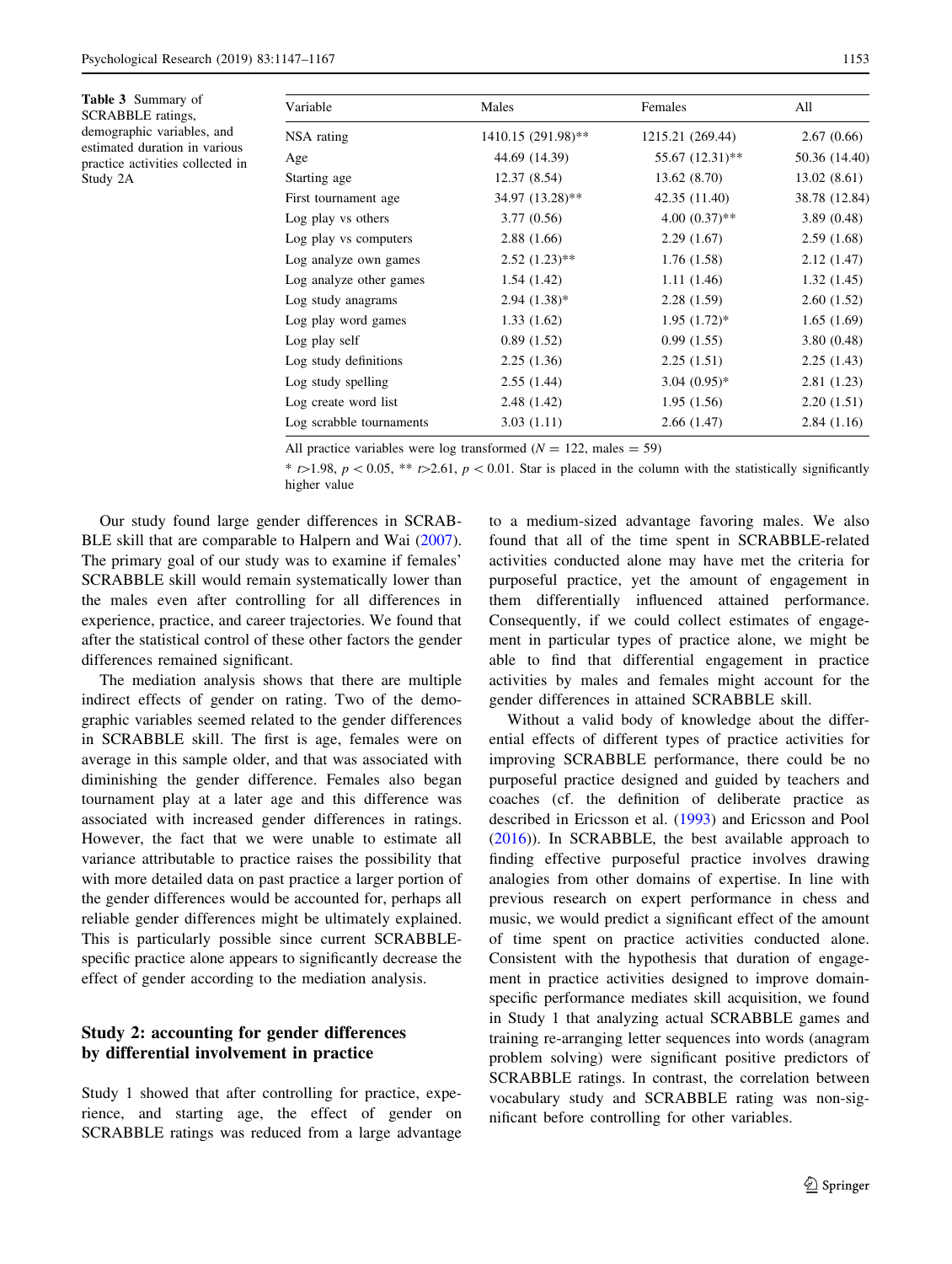<span id="page-7-0"></span>Table 4 Goodness-of-fit indicators of models for practice activities in SCRABBLE and the structural equation model (SEM) for relation between practice and demographic variables with scrabble skill  $(N = 122)$ 

| Model           | df | $\chi^2$  | $\chi^2$ ldf | <b>SRMR</b> | TLI  | <b>CFI</b> | <b>RMSEA</b> |
|-----------------|----|-----------|--------------|-------------|------|------------|--------------|
| Single factor   | 44 | $83.70**$ | 1.90         | 0.086       | 0.67 | 0.74       | 0.086        |
| Two factors     | 42 | $81.21**$ | 1.93         | 0.086       | 0.66 | 0.74       | 0.088        |
| Three factors** | 40 | $65.35**$ | 1.63         | 0.077       | 0.77 | 0.83       | 0.072        |
| Four factors**  | 38 | 46.44     | 1.22         | 0.064       | 0.92 | 0.94       | 0.043        |
| Five factors*   | 35 | 38.33     | 1.10         | 0.057       | 0.97 | 0.98       | 0.028        |
| <b>SEM</b>      | 65 | $96.16**$ | 1.48         | 0.062       | 0.87 | 0.93       | 0.063        |

SRMR standardized root mean residual, TLI Tucker–Lewis index, CFI comparative fit index, RMSEA root mean square error of approximation

\* p < 0.05 and \*\* p < 0.01. For model \* p = < 0.05 and \*\* p < 0.01 for improvement of fit compared to previous model based on change in Chi square

In Study 2 we asked separate questions on engagement in each of the different types of practice-alone activities, hypothesizing that these data would successfully account for most of the gender differences in SCRABBLE ratings. If this were the case, we need to be able to answer a new question: why would females prefer to engage in practice activities that are less effective than those engaged in by men? We thus separated the analyses of Study 2 into two parts. The first part focused on accounting for gender differences in SCRABBLE ratings by differential engagement in practice activities. The second part analyzed ratings of different practice activities and whether any differences in personality account for the differential preferences of female players for engaging in effective practice activities.

# Study 2A: gender and age differences in skill with better control for practice

To test the hypothesis that differential engagement in practice activities can account for gender differences in attained SCRABBLE skill, we conducted a second empirical study with a revised questionnaire. Study 2A collected estimates of engagement in a more varied set of possible SCRABBLE-related activities that could differentially influence the development of skill. These activities included SCRABBLE-specific practice alone, general word study, and playing/studying SCRABBLE with others, along with several other activities (see Table 4 for a complete list with means and standard deviations). We asked participants to recall their current engagement in this new set of activities (as was done in Study 1 for the three activities). We also asked them to recall their engagement in these activities during the first year they played SCRABBLE and during the year of their highest SCRABBLE skill (NSA rating). By averaging these three values for each activity and multiplying the average by the number of years they had participated in the domain, an estimate of the cumulative amount of this activity across their career was derived. This estimate was then given a logarithmic-transformation before the data analysis. The primary goal of Study 2A was to develop a method of measuring the engagement in different types of experiences and practice activities so we would have a rich and varied set of factors that can predict the current level of SCRABBLE skill. We hypothesized that this method would permit us to develop a better set of measures of practice activities, which would permit statistical control of individual differences between men and women in their engagement in practice and experience related to SCRABBLE.

## Methods

### Participants

At the National SCRABBLE tournament in 2008 (four years after the 2004 national tournament studied in Study 1), 260 participants were handed the questionnaire. 148 participants returned our questionnaire and were entered into a raffle for a prize. After 26 participants' questionnaires had been eliminated by the same criteria as in Study 1, 122 questionnaires were submitted to the analyses. The average age of this sample was 50.36 years with  $SD = 14.40$ . The average starting age for playing SCRABBLE was 13.02 with  $SD = 8.61$ . The average age at the first participation in a SCRABBLE tournament was  $38.78$  with  $SD = 12.84$ . Our sample contained 63 females and 59 males. At the tournament, there were 312 females and 350 males according to our hand coding of names and pictures suggesting similar response rates  $\chi^2(1) = 1.01$ ,  $p = 0.31$ . The improved response rate of women was likely due to the third author making a more explicit effort to recruit females given the disproportionate response rates and gender differences noted in Study 1 and the disproportionate response rates. Again the sample was highly educated reporting 18.13 ( $SD = 2.91$ ) years of education, which again was unrelated to rating  $r(118) = -0.03$ ,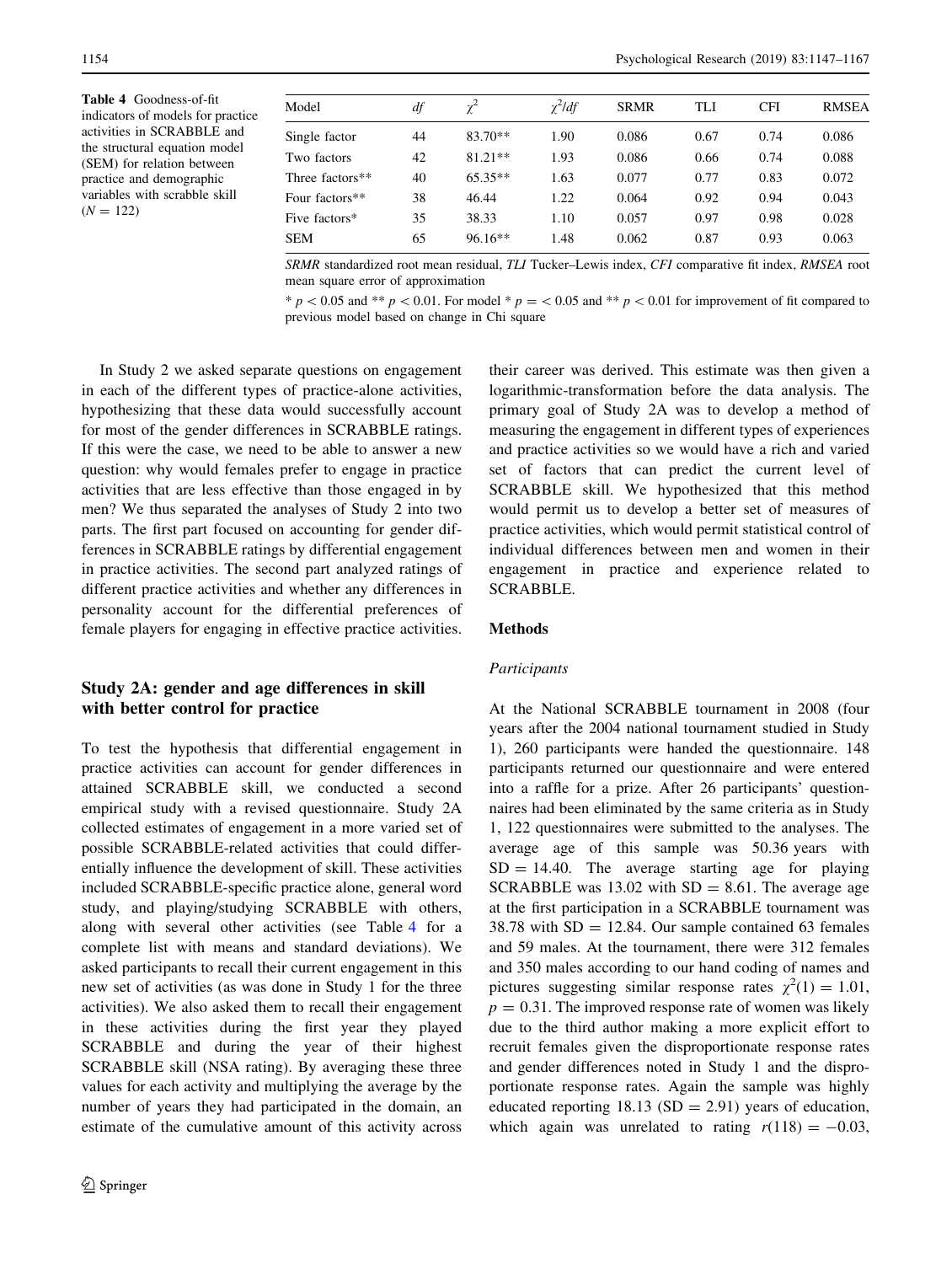$p = 0.75$ , or age  $r(120) = 0.01$ ,  $p = 0.96$ . The average SCRABBLE rating was  $1309.48$  with SD = 296.03.

## Materials

The questionnaire used in Study 2A differed from the previous questionnaire used in Study 1. The current questionnaire asked about the estimated engagement in more specific practice activities. To answer all questions about activities for every year of their life would take a great deal of time; consequently, participants were asked to make their estimates for three time points in their careers, namely at the current time, at the time of their highest SCRABBLE skill rating, and the year when they started playing SCRABBLE.

To assess the relation between our new method used in Study 2A and the traditional method eliciting retrospective estimates of engagement in each activity for each year, we conducted a few preparatory analyses on data from other studies which had collected yearly estimates for every year of participation. Based on data on practice alone in a chess study by Charness et al. ([2005\)](#page-19-0), we calculated our new measure based solely on data from 3 years: the first year of participation, the current year, and the year of highest chess rating during each participant's career. Our new measure was based on only three highly correlated estimates  $[r(348) = 0.81, p < 0.001]$ , with the estimate based on the aggregation of data from each year of the chess players' careers. We also conducted an analysis of the data set from our Study 1. There were 125 participants in Study 1 who reported data on their best year, starting year, and current year so we could calculate the estimates used for cumulative practice alone in Study 1 and via the new method. The correlation between the two measures was  $r(123) = 0.73$ ,  $p<0.001$ . The relatively high correlation between data collected with the old method used in Study 1 and our new method supported our decision to use the new abbreviated method. Again information from the item of taking lessons in SCRABBLE was omitted because only three out of 122 participants reported currently doing that and all three reported less than an hour a week.

#### Outline for the data analysis

Our analysis follows the same general structure as the one reported in Study 1. First we estimated the gender differences by comparing the SCRABBLE skill of males and females without controlling for any other variables. Then, we performed a confirmatory factor analysis (CFA) to assess the structure and relations between the large number of variables measuring practice. The goal was to confirm that a unitary model of practice is not appropriate, as we argued in Study 1, and, more importantly, to identify the most accurate measurement model possible to predict skill

from the variables measured in our dataset. Once we identify the factor structure of our measured practice variables, we will use a structural equation model to test how the best practice model predicts skill and how the demographic factors can account for SCRABBLE skill over and above practice. Based on our findings in Study 1, we predict that among the practice variables, only increases in SCRABBLE-specific study alone will be associated with increases in SCRABBLE skill, while increases in general word study will be associated with decreases in skill. We predict that with this more detailed description of practice activities, experience, and career history with SCRABBLE, the effects of gender might no longer be significant. We will also replicate the mediation analysis using the sum scores identified by factor analysis to assess if the pattern is similar to that found in Study 1. Our analysis will be based on scores summed across variables measuring the same type of practice variables (as determined by the factor solution from the CFA) to avoid potential issues with known problems of indeterminacy of estimated factor scores.

To confirm that practice is not a unitary construct, we will run three confirmatory factor analyses. However, given the main interest is gender differences, it is important to have a strong measurement model as the basis for the structural equation model. Therefore, if variables have a low extraction (less than 0.2) after the three-factor solution, those variables will be grouped together for an additional factor or allowed to be independent if necessary.

#### Results

We first examined correlations between demographic variables and SCRABBLE rating to assess whether the pattern from Study 1 was replicated. The correlation between being female and rating was  $-0.33$  ( $p < 0.01$ ) compared to  $-0.35$  ( $p < 0.01$ ) in Study 1. The mean SCRABBLE rating for males was  $1410.15$  (SD = 291.98) compared to  $1215.21$   $(SD = 269.44)$  for females,  $d = -0.69$  thus replicating the earlier observed gender differences, and again being among the largest gender differences studied in cognitive psychology. The zeroorder correlations of the participants' gender, SCRABBLE ratings, first tournament age, and current age are reported in Table SOM2. Table [4](#page-7-0) shows the means for all variables for both males and females.

All variables measuring practice activities and other types of domain-related activities in SCRABBLE were submitted to a CFA. The results from the CFA are displayed in Table [5](#page-9-0) and Fig. [1](#page-10-0). The single-factor model assumes that all practice reflects the same construct and had a good fit to the data by the  $\chi^2$ /df and SRMR, while the TLI,  $\chi^2$ , CFI, and RMSEA suggested an inadequate fit. The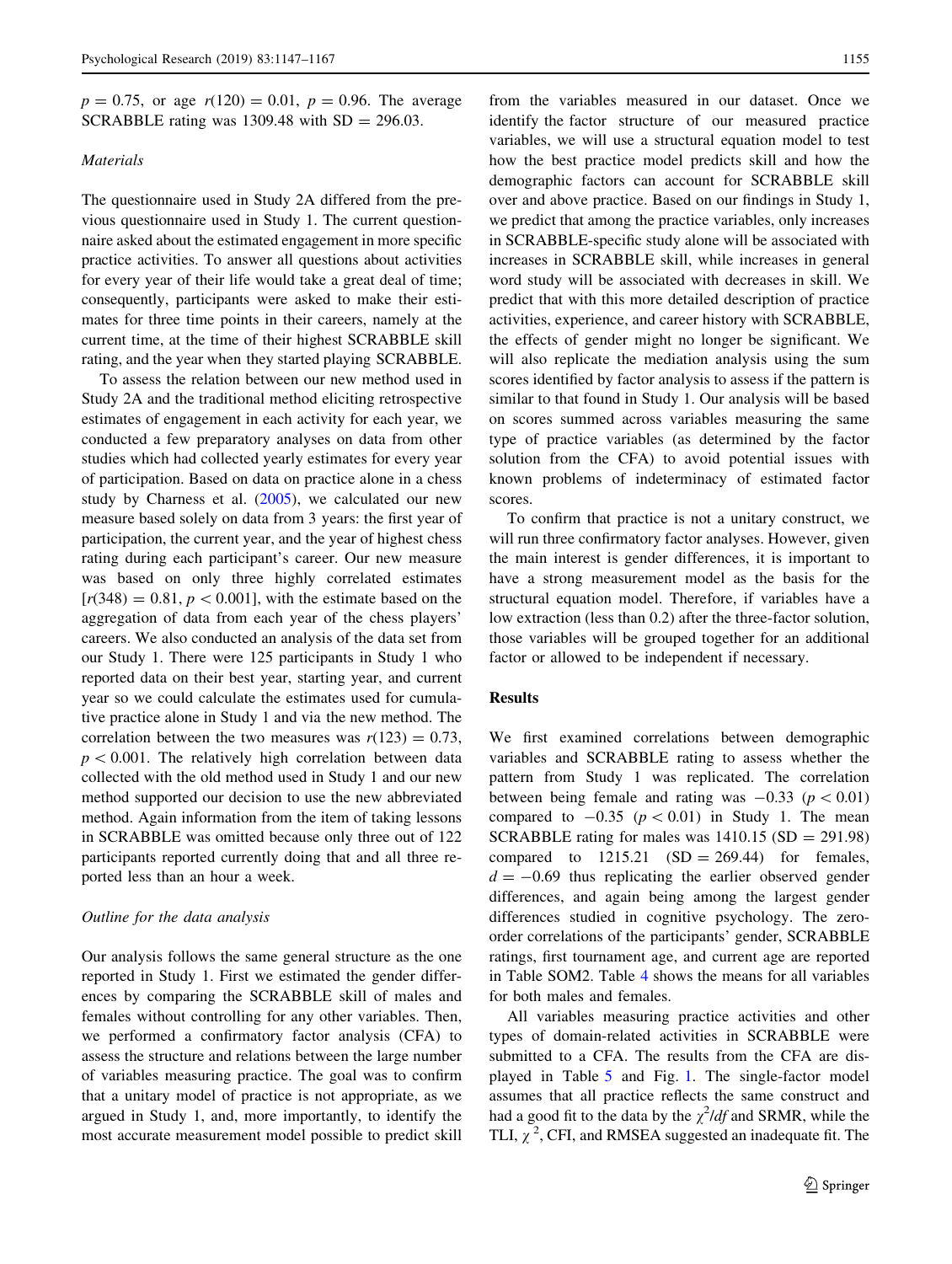<span id="page-9-0"></span>Table 5 Summary of the direct effects of latent practice variables and demographic variables on SCRABBLE skill in the structural equation model

| Variable                   | B       | <b>SEM</b> | β         | $R^2$    |
|----------------------------|---------|------------|-----------|----------|
|                            |         |            |           | $0.51**$ |
| Log SCRABBLE tournaments   | 0.06    | 0.08       | 0.08      |          |
| Latent SCRABBLE alone      | 0.51    | 0.19       | $0.46**$  |          |
| Latent SCRABBLE play       | $-0.04$ | 0.24       | $-0.01$   |          |
| Latent General Vocab Study | $-0.72$ | 0.34       | $-0.45*$  |          |
| Latent games               | 0.01    | 0.09       | 0.02      |          |
| Starting age               | $-0.25$ | 0.12       | $-0.25*$  |          |
| First tournament           | $-0.48$ | 0.14       | $-0.48**$ |          |
| Age                        | 0.39    | 0.17       | $0.39*$   |          |
| Gender                     | $-0.29$ | 0.20       | $-0.15$   |          |
|                            |         |            |           |          |

Age variables and rating were  $z$  scored to minimize computation. Females are given a higher value than males for the gender variable  $(N = 122)$ 

\*  $p < 0.05$  and \*\*  $p < 0.01$ 

two-factor model involved splitting practice into either practice alone, on the one hand, or playing SCRABBLE and practicing with someone else, on the other, failed to improve on the one-factor model  $\chi^2(2) = 1.40$ ,  $p > 0.05$ . The three-factor model involved separating practice alone into two types, namely SCRABBLE-specific practice alone and general vocabulary study, and this model had a better fit than both the two-factor model with  $\chi^2(2) = 15.86$ ,  $p < 0.001$  and the one-factor model  $\chi^2(4) = 18.35$ ,  $p < 0.01$ . For the three-factor model,  $\chi^2/df$  and SRMR suggested a good fit to data, the RMSEA a moderate fit, but the TLI,  $\chi^2$ , and CFI suggested inadequate fit. The statistically significant improvement in the model fit supports the hypothesis that all types of practice alone do not represent the same theoretical construct. Given our main interest is to mediate gender differences, to improve the fit of the model, we generated a four-factor model by creating a new variable measuring engagement in games that were not part of actual SCRABBLE competitions, including other word games and games against oneself. This model also improved on the model fit over the three-factor model  $\chi^2(2) = 18.91$ ,  $p < 0.001$  given a good fit for all measures except for the TLI and CFI, which suggested some misfit. Finally, we generated a five-factor model where playing in a SCRABBLE tournament was considered a separate factor because this activity differs from other types of SCRAB-BLE play. This model also significantly improved model fit  $\chi^2(3) = 8.1, p < 0.05$  over the four-factor model and gave good or better fit to data on all measures of model fit.

When the demographic variables were added to the fivefactor model and a structural equation model was tested predicting skill, the resulting final model had a good fit to the data with the  $\chi^2$ /df and SRMR, the RMSEA a moderate

fit for the TLI, while  $\gamma^2$  and CFI suggested an imperfect fit. Overall, the fit suggests that we have an interpretable model as shown in Table [6](#page-11-0) (see Fig. [1\)](#page-10-0). In our final model, current SCRABBLE skill was predicted by starting SCRABBLE at a younger age, starting SCRAB-BLE tournament play younger, and being older. When practice and experience are accounted for, the duration of involvement in SCRABBLE benefits skill, whereas current age is not associated with a decline of skill. Consistent with the pattern observed in Study 1, SCRABBLE practice alone positively predicted skill and general word study negatively predicted skill; no other study variables were significantly related to skill.

Most interestingly, our final model showed no significant relation between gender and skill. To better understand how we explained the gender effect, we examined the partial co-variances within the model. According to this model females were found to study SCRABBLE alone significantly less than males ( $p < 0.01$ ), but again this did not reflect an overall gap in domain engagement, as females played non-tournament SCRABBLE games significantly more ( $p < 0.01$ ) than males. Factor loadings for this model are in Table SOM5.

Finally, the mediation analysis from Study 1 was replicated using the variables in Study 2A. In this analysis, to be consistent with Study 1, sum scores were generated based on the five-factor model identified previously. This analysis found the same pattern as in Study 1, with age having a positive indirect effect of  $b = 72.43$  with 95% CI (15.90, 155.85), and where age also significantly increased the effect of gender. Tournament age had a negative indirect effect of  $b = -86.12$  with 95% CI (-168.62, -29.99), where first tournament age significantly accounted for the lower SCRABBLE ratings of females. Finally, SCRAB-BLE-specific practice alone had a significant indirect effect  $b = -25.40$  with 95% CI (-73.66, -3.39), where increased SCRABBLE-specific practice alone by males significantly accounted for the lower ratings of females. Consistent with Study 1, no other variables were significantly related to gender differences in performance. The detailed results are reported in Table [6](#page-11-0). There was no evidence of a general response bias in the reporting of hours in males compared to females on their time inventories. An analysis of the combined gender effect of the five practice activities shows no overall gender difference  $F(1,120) = 0.64$ ,  $p = 0.43$  with females reporting an insignificantly larger amount.

#### Discussion

When the effects of our more refined measures of experience and practice activities were statistically controlled in Study 2A, we found no significant residual effect of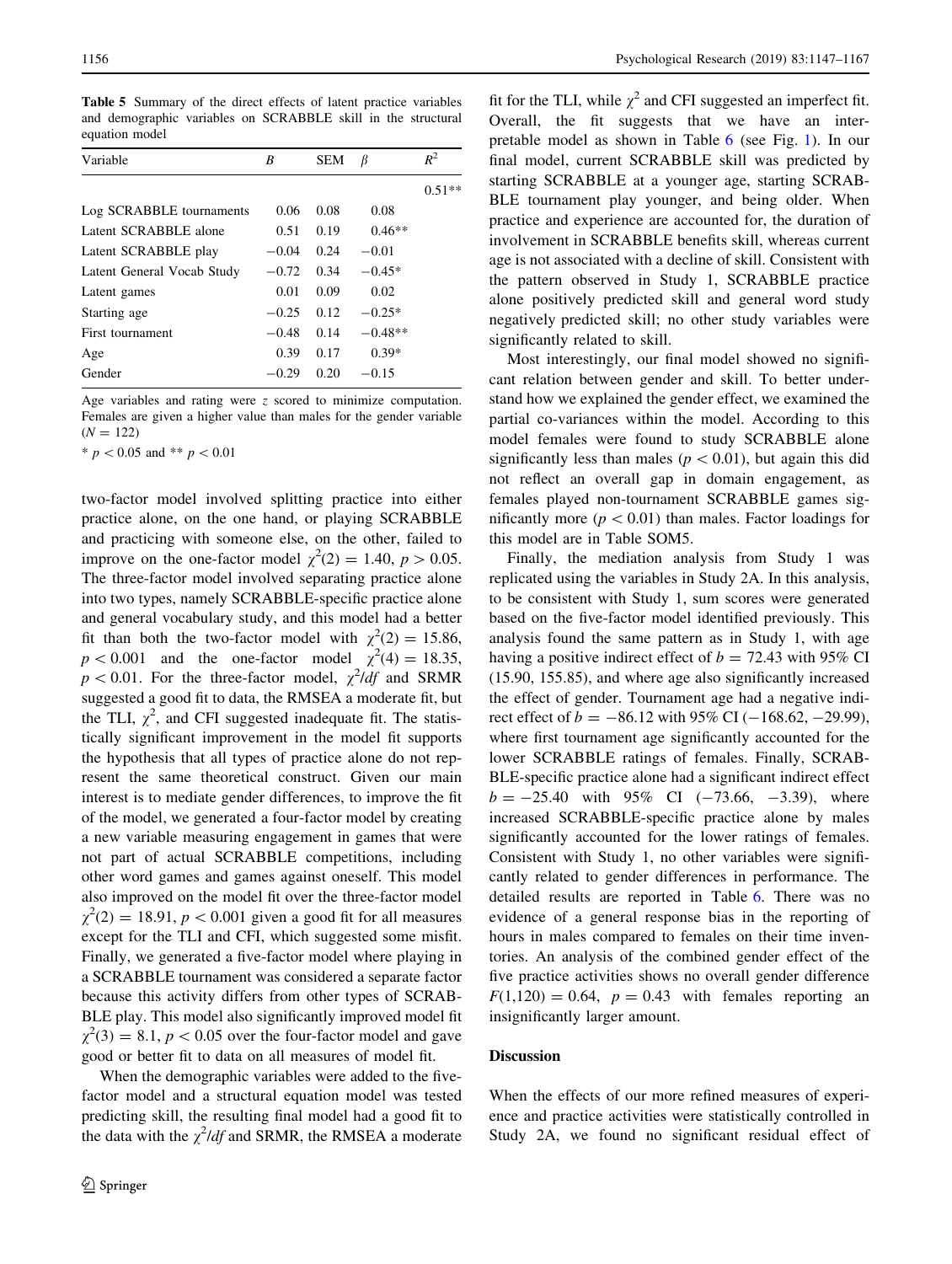<span id="page-10-0"></span>Fig. 1 CFA results. Angame analysis games of others, anown analyze own games, ana study anagrams, def study definitions, studyword study word list, createwl create world list, wordg play word games other than SCRABBLE, SELF play SCRABBLE against self, others plays SCRABBLE against others, com play against computer, tourny play in a SCRABBLE tournament



gender. The negative zero-order correlation between female gender and SCRABBLE skill is likely attributable to less engagement in SCRABBLE-specific practice alone over the course of the lifetime and more engagement in other activities that give less benefit for improving SCRABBLE skill. In Study 2A we were able to trace the differences in types of practice during the entire developmental career, and after statistical control for demographic and practice variables, the residual relation to gender was reduced to below statistical significance  $(p = 0.15)$ . It is essential to measure separately the engagement in different practice activities during the development of SCRABBLE skill to identify and measure differential engagement by females and males. We did not find any differences in overall engagement in SCRABBLE- related activities. Both Study 1 and Study 2A found types of activities where females are more engaged and types of activities where males are more engaged. Of the activities we measured, females had spent significantly more time in three of these activities whereas males spent more time in three of the other activities (see Table SOM4).

In Study 2A we were more able to account for the role of estimated accumulated SCRABBLE-specific practice than in Study 1, where the participants gave a single estimate for practice alone that included both SCRABBLEspecific practice and general vocabulary learning. We are confident that our findings in Study 2A are consistent with the findings from Study 1. When we regressed the accumulated estimates of all types of practice alone in Study 1, the standardized regression weight for cumulative practice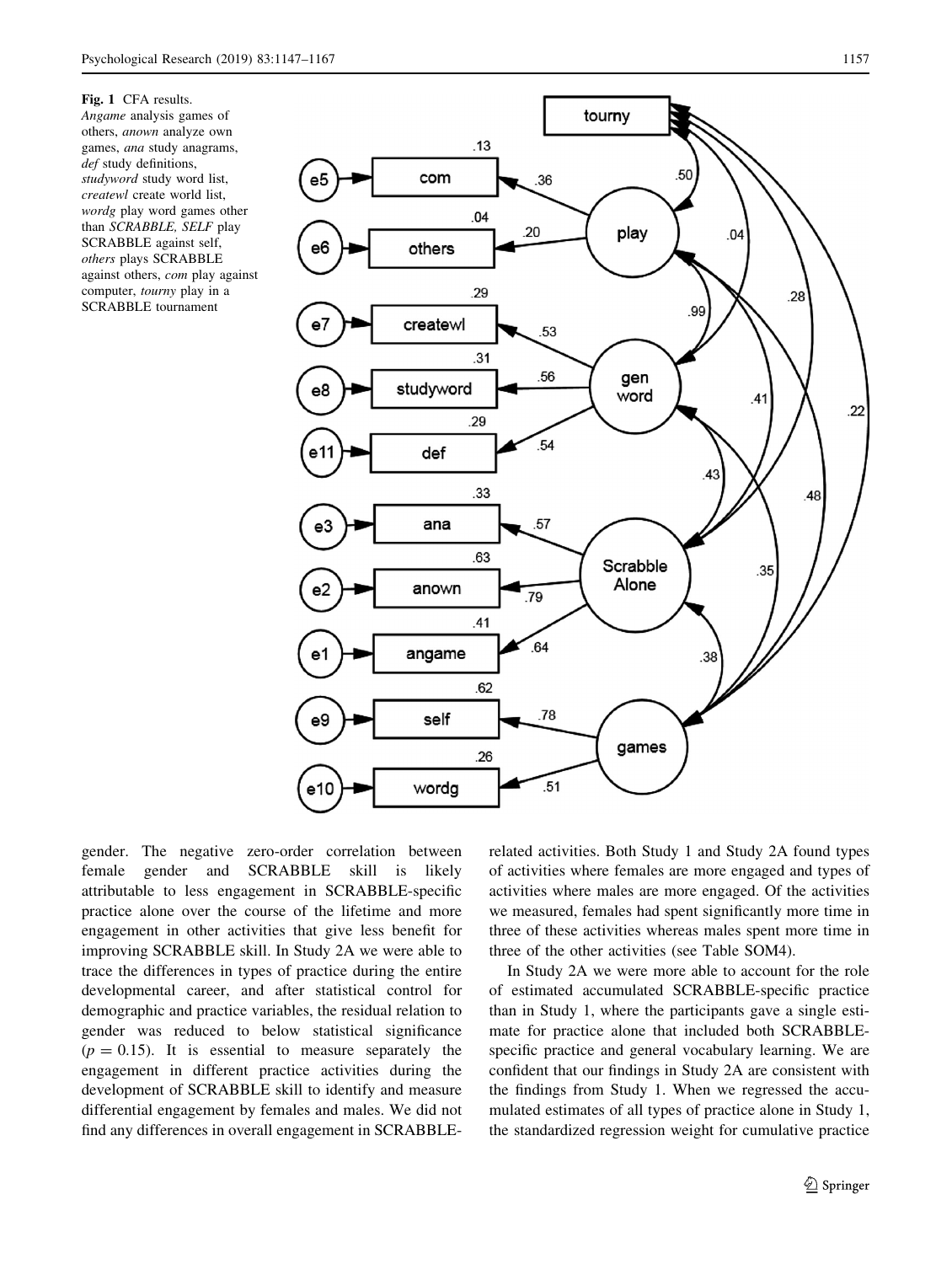<span id="page-11-0"></span>Table 6 Mediation analysis of the relationship of gender and rating through experience variables and age  $(N = 122)$ 

| Path                                            | $B(95\% \text{ CI})$               | t score   |
|-------------------------------------------------|------------------------------------|-----------|
| Direct paths                                    |                                    |           |
| Gender to rating                                | $-116.74$ ( $-217.11$ , $-16.36$ ) | $-2.30*$  |
| Games played to rating                          | $-11.77(-38.71, 15.17)$            | $-0.87$   |
| SCRABBLE play to rating                         | $-9.95$ ( $-38.99$ , 19.09)        | $-0.68$   |
| SCRABBLE-specific study alone to rating         | 48.74 (11.33, 86.15)               | $2.58*$   |
| General word study to rating                    | $-40.03$ ( $-96.33$ , 16.27)       | $-1.41$   |
| SCRABBLE tournament study to rating             | 45.18 (8.57, 81.78)                | $2.45*$   |
| Age to rating                                   | 6.6(1.24, 11.96)                   | $2.44*$   |
| Starting age to rating                          | $-3.65(-9.19, 1.89)$               | $-1.31$   |
| First tournament age to rating                  | $-11.67(-17.38, -5.95)$            | $-4.05**$ |
| Indirect gender to rating                       |                                    |           |
| Through games played to rating                  | $-7.66$ ( $-39.79$ , 9.11)         |           |
| Through SCRABBLE play to rating                 | $-8.18$ ( $-47.62$ , 15.32)        |           |
| Through SCRABBLE-specific study alone to rating | $-25.4$ ( $-73.03$ , $-1.85$ )     |           |
| Through general word study to rating            | $-1.74$ ( $-22.69$ , 12.52)        |           |
| Through SCRABBLE tournament study to rating     | $-16.99(-59.88, 0.38)$             |           |
| Through age to rating to rating                 | 72.43 (15.63, 169.78)              |           |
| Through starting age to rating to rating        | $-4.55(-28.54, 4.49)$              |           |
| Through first tournament age to rating          | $-86.13(-184.54, -32.42)$          |           |

 $*$  p<0.05, \*\* p<0.01

alone was 0.12,  $p > 0.05$ ; in contrast, the corresponding regression weights for cumulative SCRABBLE-specific practice was 0.46,  $p < 0.001$  and for cumulative general word study was  $-0.45$ ,  $p < 0.001$ . As skill increases, players engaging in practice activities directly related to SCRABBLE spend relatively less time building their vocabularies, as demonstrated in both concurrent activities in Study 1 and cumulative estimates in Study 2A. While the factor analysis identified five different independent factors to describe the shared variance in engagement in many SCRABBLE-related activities, only two of these factors were statistically significantly related directly to SCRABBLE skill in our Study 2A model. These were the two types of practice identified in Study 1, with general vocabulary study (an activity that is done alone) being negatively related to skill and SCRABBLE-specific practice alone being positively related to skill.

# Study 2B: gender differences in subjective ratings of practice activities and personality tests

Individual differences in the engagement in SCRABBLEspecific practice alone and starting age were able to account for all of the statistically significant differences in SCRABBLE ratings attributable to gender in Study 2A. The lower SCRABBLE ratings for women could be accounted for by women's decisions to engage more in practice activities where increased engagement was not related to effective improvement of SCRABBLE performance. To better understand these differences, we analyzed additional data collected for Study 2 in the last part of the questionnaire. We collected data on the participants' subjective perceptions of the relevance, enjoyment, and effort of a set of practice activities. After the questionnaire, we asked participants to fill out several additional personality measures that Duckworth et al. ([2011](#page-19-0)) had found to be related to purposeful practice in preparation for competitions in spelling, such as Harmonious and Obsessive Passion (Vallerand et al., [2007](#page-20-0)) as well as Grit (Duckworth & Quinn, [2009](#page-19-0)). By collecting information on all of these additional personality characteristics, and subjective perceptions of various domain-related activities, we attempted to uncover factors that might account for gender differences in engagement in alternative types of practice activities with differential effects on improving SCRAB-BLE skill.

# Method

#### Participants

Nearly all of the 122 participants in the analysis for Study 2A completed the personality tests. All but one participant answered the Grit questionnaire and all participants answered the Harmonious and Obsessive Passion questionnaire. All participants answered at least one question about the relevance of each category of practice, 114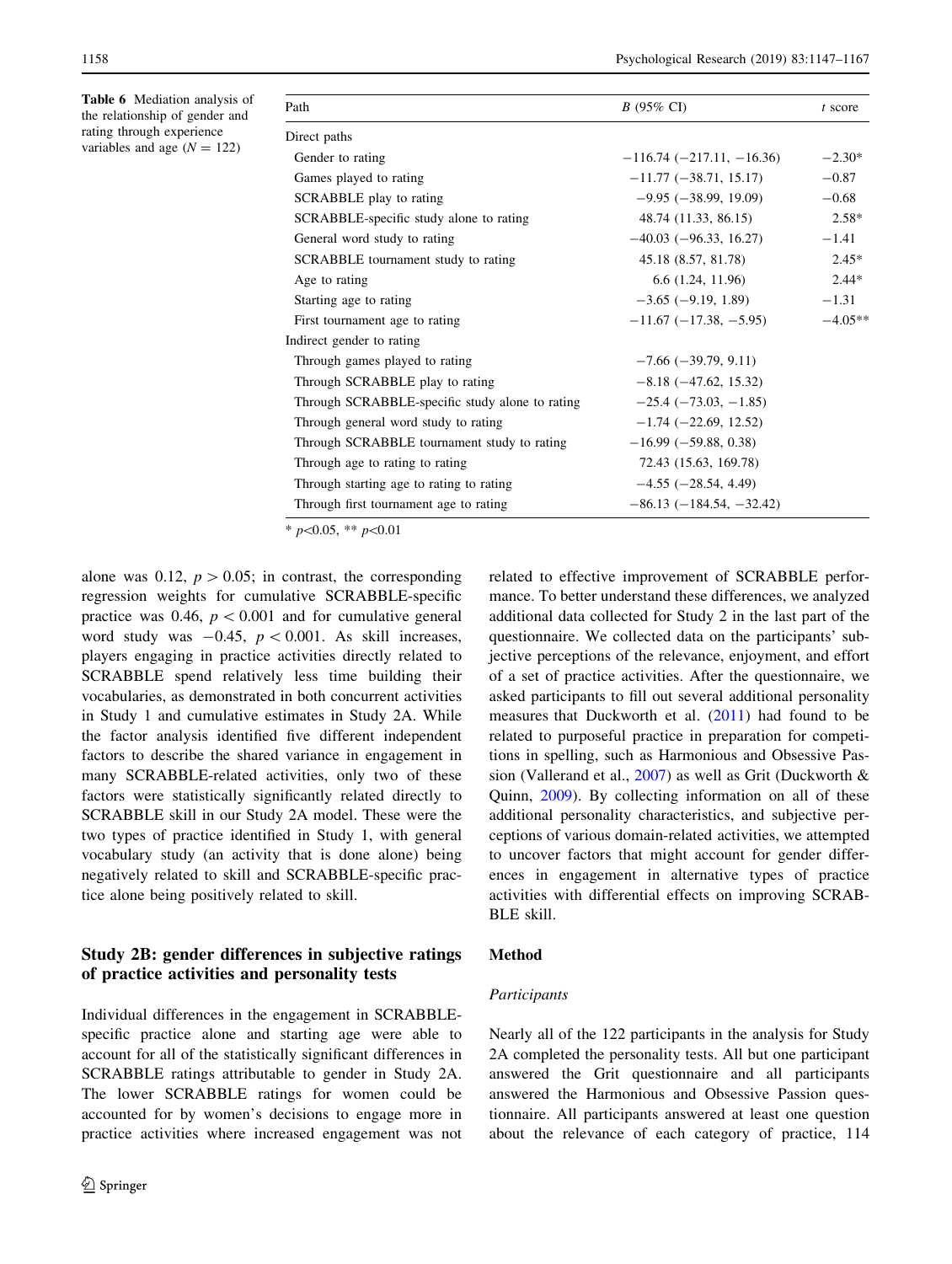<span id="page-12-0"></span>answered the questions regarding enjoyment of practice, and 115 answered the questions about the effort associated with various practice activities. Because the largest differences between the participants answering different questions was  $t = 0.25$ ,  $p = 0.80$  for age, and  $\chi^2 < 0.01$ ,  $p = 0.96$  for gender, we felt comfortable treating the data as having values missing at random and used multiple imputations using 10 imputations to replace the missing data (Scheffer, [2002](#page-20-0)).

#### Materials and procedures

In the last part of the questionnaire, the participants were asked to rate a set of SCRABBLE related activities on scales of 0–10 according to their relevance for performance improvement, the amount of effort, and intrinsic enjoyment. This type of rating has been collected in research on deliberate practice from its beginning to provide perceived characteristics of practice alone in music (Ericsson et al., [1993\)](#page-19-0). In Study 2A we identified the 5 latent factors distinguishing different activities. If a participant answered at least one question for a given variable for any of the rated activities, we then assigned that score or an average score based on all available ratings for the associated variable.

### Data analysis

The mean ratings of relevance, enjoyment, and efforts for practice activities as a function of gender are given in the Table SOM6, and the mean scores for the personality tests are given in Table 7. First, we analyzed the ratings of the practice activities with a repeated-measure ANOVA to assess whether the ratings differed between the practice activities. We then used hierarchical logistic regression to identify individual differences that were related to gender. In the final step, we conducted analyses that only included variables as mediators that had contributed unique significant variance to prediction of the target variables, namely SCRABBLE skill and gender. We applied the bootstrapping method (Preacher & Hayes, [2008](#page-20-0)). These variables were examined in mediation models relating gender and engagement in current practice activities.

## Results

# Analyses of subjective ratings as a function of practice activity

In a repeated-measures ANOVA, participants' ratings of the relevance to improvement of different practice activities were found to differ significantly from each other  $F(3.51, 425.21) = 96.13, p < 0.001$ . Bonferroni-corrected

Table 7 Summary of ratings of various personality measures used in Study 2B  $(N = 122)$ 

| Variable           | Males          | Females    | All         |
|--------------------|----------------|------------|-------------|
| Grit               | 2.77(0.72)     | 2.58(0.57) | 2.67(0.66)  |
| Harmonious passion | 5.18(1.01)     | 5.44(1.03) | 5.31 (0.99) |
| Obsessive passion  | $2.83(1.07)$ * | 2.39(1.24) | 2.60(1.14)  |
|                    |                |            |             |

\* t>1.98, p < 0.05, \*\* t>2.61, p < 0.01. Star is placed in the column with the statistically significantly higher value

post hoc testing of mean differences between all pairs of practice activities (Table [8\)](#page-13-0) showed that tournament play was rated as significantly more relevant for improvement than all other activities. Players rated playing SCRABBLE as more relevant than any activity other than tournament play. Playing other types of word games was rated as significantly less relevant than all other activities.

The repeated-measures ANOVA of inherent enjoyment found that practice activities differed significantly in their rated inherent enjoyment  $F(3.38, 408.52) = 134.56$ ,  $p<0.001$ . Bonferroni-corrected post hoc tests of all pairs of activities (see Table [8](#page-13-0)) showed that tournament play was rated as more enjoyable than all other activities. Playing SCRABBLE was rated as more enjoyable than all activities except tournament play. Playing other types of word games was rated as more enjoyable than SCRABBLE-specific practice alone and general word study.

Finally, ratings of effort significantly differed for the practice activities,  $F(3.42, 414.09) = 86.67, p < 0.001$ . Bonferroni-corrected post hoc tests (see Table [8](#page-13-0)) showed that tournament play was rated as more effortful than other activities. Playing SCRABBLE was rated as more effortful than all other activities except for tournament play.

#### Ratings and personality as a function of gender

The 15 subjective ratings of activities and the three personality measures were significantly associated with gender  $\chi^2(18) = 41.04$ ,  $p < 0.01$ , but only ratings of inherent enjoyment significantly predicted unique variance  $\chi^2(5) = 15.93, p < 0.01$  $\chi^2(5) = 15.93, p < 0.01$  $\chi^2(5) = 15.93, p < 0.01$ , as shown in Table 9. A regression analysis involving only the ratings of enjoyment showed that females rated SCRABBLE-specific practice alone less enjoyable than males, while they rated playing SCRABBLE outside of tournaments more enjoyable than males. No other effects were significant. This finding suggests that enjoyment ratings are also relevant to discriminating between males and females. The same set of variables was used to predict SCRABBLE skill instead of gender. Again enjoyment ratings were the only significant predictors (See Table SOM7).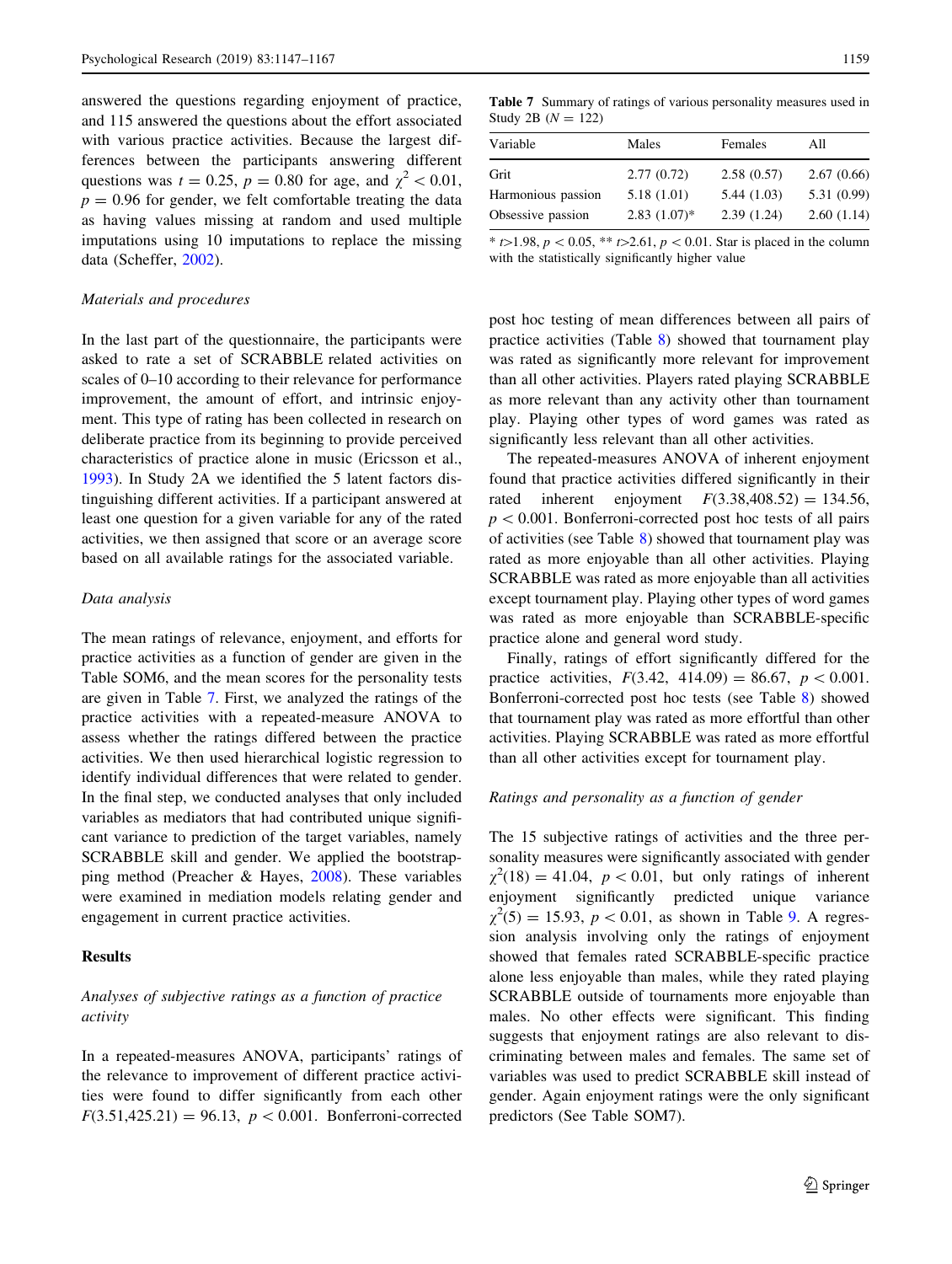<span id="page-13-0"></span>Table 8 Summary of post hoc comparisons of different practice activities

| Comparison                                             | Relevance        | Effort            | Enjoyment          |
|--------------------------------------------------------|------------------|-------------------|--------------------|
| SCRABBLE-specific practice alone vs tournament play    |                  |                   |                    |
|                                                        | $7.90(-1.44)$ *  | $15.78 (-2.87)^*$ | $16.94 (-3.08)^*$  |
| SCRABBLE-specific practice alone vs SCRABBLE play      |                  |                   |                    |
|                                                        | $4.11 (-0.74)^*$ | $7.84 (-1.43)^*$  | $13.36 (-2.43)^*$  |
| SCRABBLE-specific practice alone vs games              |                  |                   |                    |
|                                                        | $8.37(1.52)^*$   | $2.20(-0.40)$     | $6.34 (-1.15)^*$   |
| SCRABBLE-specific practice alone vs general word study |                  |                   |                    |
|                                                        | $0.84(-0.15)$    | 0.18(0.03)        | $1.44(-0.26)$      |
| Tournament play vs SCRABBLE play                       | $5.84(1.06)^*$   | $11.82 (2.15)^*$  | $6.01(1.09)*$      |
| Tournament play vs games                               | $20.23(3.68)$ *  | $14.46(2.63)*$    | $12.62 (2.29)^*$   |
| Tournament play vs general word study                  | $7.89(1.43)*$    | $15.76(2.86)^*$   | $16.23$ $(2.95)^*$ |
| SCRABBLE play vs games                                 | $17.14(3.12)*$   | $7.38(1.34)$ *    | $10.22$ $(1.85)$ * |
| SCRABBLE play vs general word study                    | $3.66(0.67)^*$   | $8.14(1.48)$ *    | $13.71(2.49)$ *    |
| Games vs general word study                            | $9.53(-1.73)*$   | 2.17(0.30)        | 4.86 $(0.88)$ *    |

The first value reflects the t value of the test the number in parenthesis represents Cohen's  $d (N = 122)$ 

\* At the Bonferroni critical  $p = 0.005$ 

| <b>Table 9</b> Summary of                                                                                                 | Variable                             | $\chi^2$ total | $\chi^2$ unique | B       | <b>SEM</b> | $\boldsymbol{p}$ | $\chi^2$ |
|---------------------------------------------------------------------------------------------------------------------------|--------------------------------------|----------------|-----------------|---------|------------|------------------|----------|
| analysis of rating of various                                                                                             | Relevance                            | 8.91           | 2.70            |         |            |                  |          |
|                                                                                                                           | Joy                                  | $27.03**$      | 15.93*          |         |            |                  |          |
| a set predicting gender                                                                                                   | Effort                               | $18.42**$      | 5.95            |         |            |                  |          |
| hierarchical logistic regression<br>practice activities for relevance,<br>effort, and enjoyment entered as<br>Personality |                                      | 6.32           | 5.50            |         |            |                  |          |
|                                                                                                                           | Final logistic regression            |                |                 |         |            |                  | 27.03    |
|                                                                                                                           | Scrabble tournament play joy         |                |                 | $-0.18$ | 0.15       | 0.24             |          |
|                                                                                                                           | Playing scrabble joy                 |                |                 | 0.52    | 0.18       | < 0.01           |          |
|                                                                                                                           | General vocabulary joy               |                |                 | 0.18    | 0.11       | 0.12             |          |
|                                                                                                                           | Playing games joy                    |                |                 | $-0.22$ | 0.13       | 0.11             |          |
|                                                                                                                           | SCRABBLE-specific practice alone joy |                |                 | $-0.39$ | 0.13       | < 0.01           |          |

At the bottom the multiple regression analysis is shown for enjoyment ratings, which was the only set of variables that significantly improve model fit in a unique manner  $(N = 122)$ 

\*  $p < 0.05$  and \*\*  $p < 0.01$ 

# Mediating engagement in practice as a function of gender differences using enjoyment ratings

We hypothesize that enjoyment ratings predict both skill and gender. However, the enjoyment of particular practice activities should not directly change SCRABBLE skill but instead should influence engagement in relevant practice activities and that engagement would change performance. If females enjoy SCRABBLE-specific practice alone less than males (as shown in Table 9), that might explain why they spend less time in that activity as shown in Study 1 and Study 2A. A mediational analysis of the relation between gender and amount of accumulated SCRABBLE play found a direct effect of gender on SCRABBLE play

 $(p = 0.02)$ , where females played SCRABBLE for more hours. The mediational analysis of the relation between gender and hours of engagement in SCRABBLE-specific practice alone found no direct effect of gender on the amount of SCRABBLE-specific practice alone ( $p = 0.32$ ). However, the indirect path via enjoyment was significant  $(p = 0.01)$ , with lower values of enjoyment for females. This satisfies the criterion for full mediation (Table [10](#page-14-0)).

# An analysis of ratings of practice activities data previously collected in Study 1

At the end of the survey in Study 1 we had collected the same ratings of the practice activities included in that study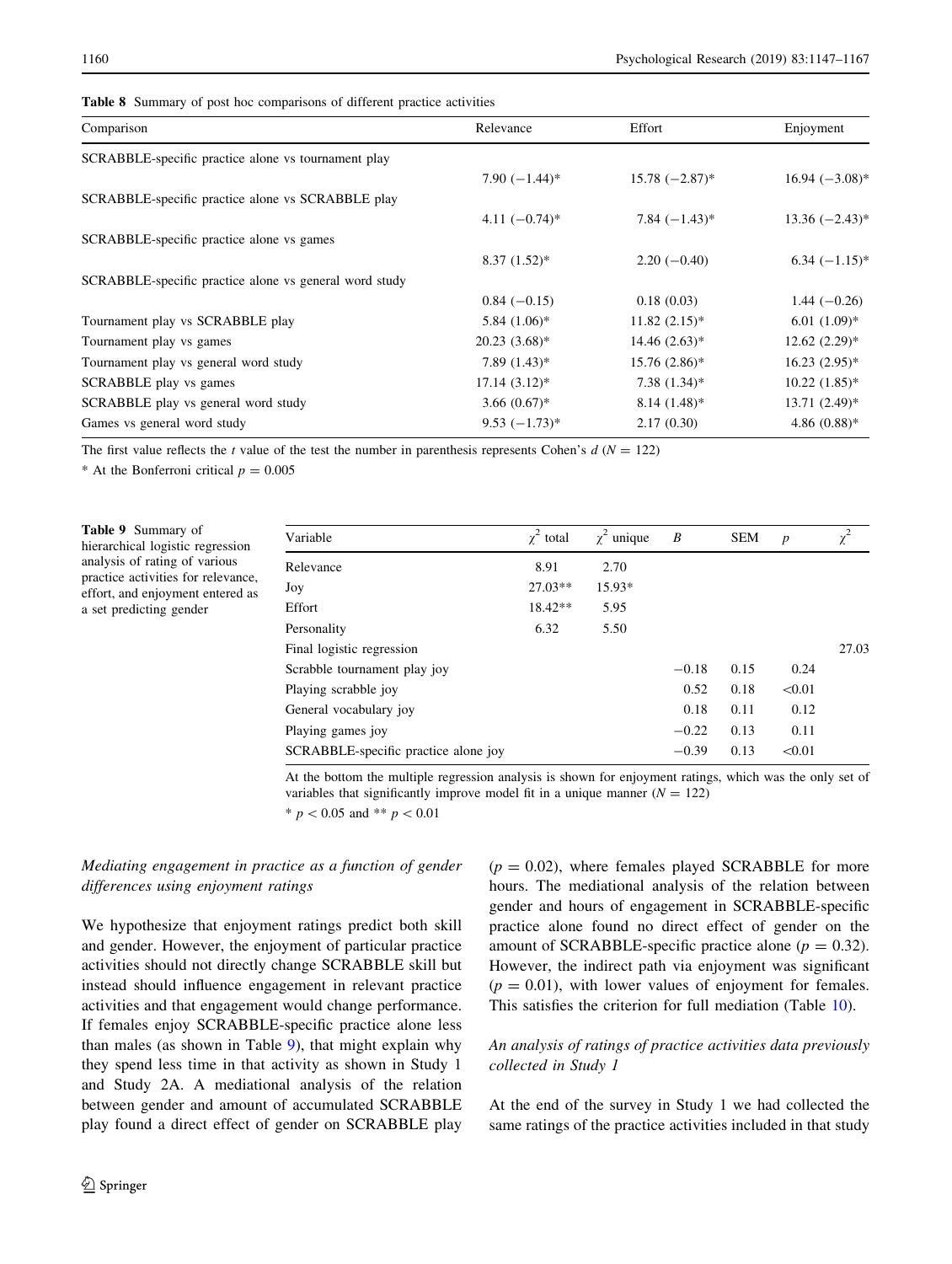<span id="page-14-0"></span>Table 10 Mediation analysis testing if gender differences in subjective rating of activities or personality mediate gender differences in actual participation in the activity

| Practice variable                | Path                          | B            | <b>SEM</b> | t score   | Z score   |
|----------------------------------|-------------------------------|--------------|------------|-----------|-----------|
| SCRABBLE-specific practice alone |                               |              |            |           |           |
|                                  | Gender to enjoyment           | $-1.29$ 0.41 |            | $-3.11**$ |           |
|                                  | Enjoyment to practice         | 0.22         | 0.05       | $4.60**$  |           |
|                                  | Gender to practice (direct)   | $-0.23$      | 0.23       | 1.00      |           |
|                                  | Gender to practice (indirect) | $-0.29$ 0.11 |            |           | $-2.59**$ |

This was estimated using the indirect method (Preacher & Hayes, [2008](#page-20-0))

\*  $p < 0.05$  and \*\*  $p < 0.01$ 

like similar to the ratings made in Study 2B. A regression analysis predicting SCRABBLE skill from the subjective ratings found a significant effect of ratings of enjoyment, and ratings of enjoyment accounted for a significant amount of variance in SCRABBLE skill  $(R^2 = 0.07)$ ,  $p<0.05$ ). Better players rated SCRABBLE-specific practice alone as more enjoyable  $t = 2.80, p < 0.01$  and general word study as less enjoyable  $t = -2.42$   $p = 0.02$ . Ratings of enjoyment also discriminated males from females significantly,  $\chi^2$  (3) = 15.21,  $p < 0.01$ . Again, females rated SCRABBLE-specific practice alone as less enjoyable  $p < 0.01$  and rated playing SCRABBLE as more enjoyable  $p = 0.02$ .

We also tested whether gender differences in enjoyment of SCRABBLE-specific practice alone were related to differences in the other ratings of SCRABBLE-specific practice alone. Again, we found no direct effect of gender but a significant indirect effect through enjoyment, satisfying the criterion for full mediation. (See Table SOM4).

#### Individual differences in personality and gender

There were no significant differences in Grit and Harmonious Passion between the two genders (See Table [7\)](#page-12-0). Only Obsessive Passion was significantly greater for males  $(M = 2.83, SD = 1.07)$  than for females  $(M = 2.39,$  $SD = 1.24$ ,  $t(120) = 2.13$ ,  $p = 0.03$ ). As a final check we tested if Obsessive Passion might predict the difference in enjoyment of SCRABBLE-specific practice alone. While in this model gender predicted passion  $t(120) = 2.13$ ,  $p = 0.04$ ) and enjoyment  $t(120) = -3.34$ ,  $p < 0.01$ ), Obsessive Passion did not have a direct effect on enjoyment  $t(120) = -1.08$ ,  $p < 0.28$ . Therefore, the indirect relationship was not significant  $z < 1$ , with bootstrap confidence intervals showing a non-significant result.

### Discussion

Our goal with Study 2B was to search for variables that could explain the gender differences in engagement in effective practice activities, namely SCRABBLE-specific

practice alone, which we previously established to be related to the acquisition of higher SCRABBLE skill. We followed the logic that variables that predicted gender and/ or skill would be the best candidates to mediate the behavioral differences (which we had found in Study 2A)

in SCRABBLE skill. We found that personality measures, such as Grit and Harmonious Passion did not differ between the genders and that Obsessive Passion was not a significant mediator of the association between gender and enjoyment in SCRAB-BLE-specific practice alone. Each of the personality variables significantly correlated with SCRABBLE ratings. Grit was significantly correlated with skill  $r(120) = 0.22$ ,  $p = 0.02$ . Harmonious Passion was negatively related to skill  $r(120) = -0.20$ ,  $p = 0.03$ . Obsessive Passion was positively related to skill  $r(120) = 0.20$ ,  $p = 0.03$ . Finally, the personality variables did not significantly predict either skill or gender when other ratings, particularly the influential ratings of enjoyment, were statistically controlled.

to be most pivotal in accounting for the gender differences

Our analysis of the participants' ratings of practice-related activities revealed surprising findings. The activity judged by the participants to be most relevant to improving one's skill was playing SCRABBLE, which players rated much more relevant than SCRABBLE-specific practice alone. These ratings are inconsistent with the correlations in Study 1 and Study 2A, which found that amount of engagement in SCRABBLE-specific practice alone, but not SCRABBLE play, correlated with SCRABBLE skill. Our most important finding was that only the ratings of enjoyment of SCRABBLE practice activities predicted unique variance in gender and provided a full mediation of the observed significant relations between gender and amount of engagement in SCRABBLE activities, particularly SCRABBLE-specific practice alone.

The most important finding of Study 2B was that the rated subjective enjoyment of the different practice activities accounted for significant unique variance in gender and fully mediated the relation between gender and the engagement in SCRABBLE-specific practice alone. In sum, the ratings of enjoyment explain the gender difference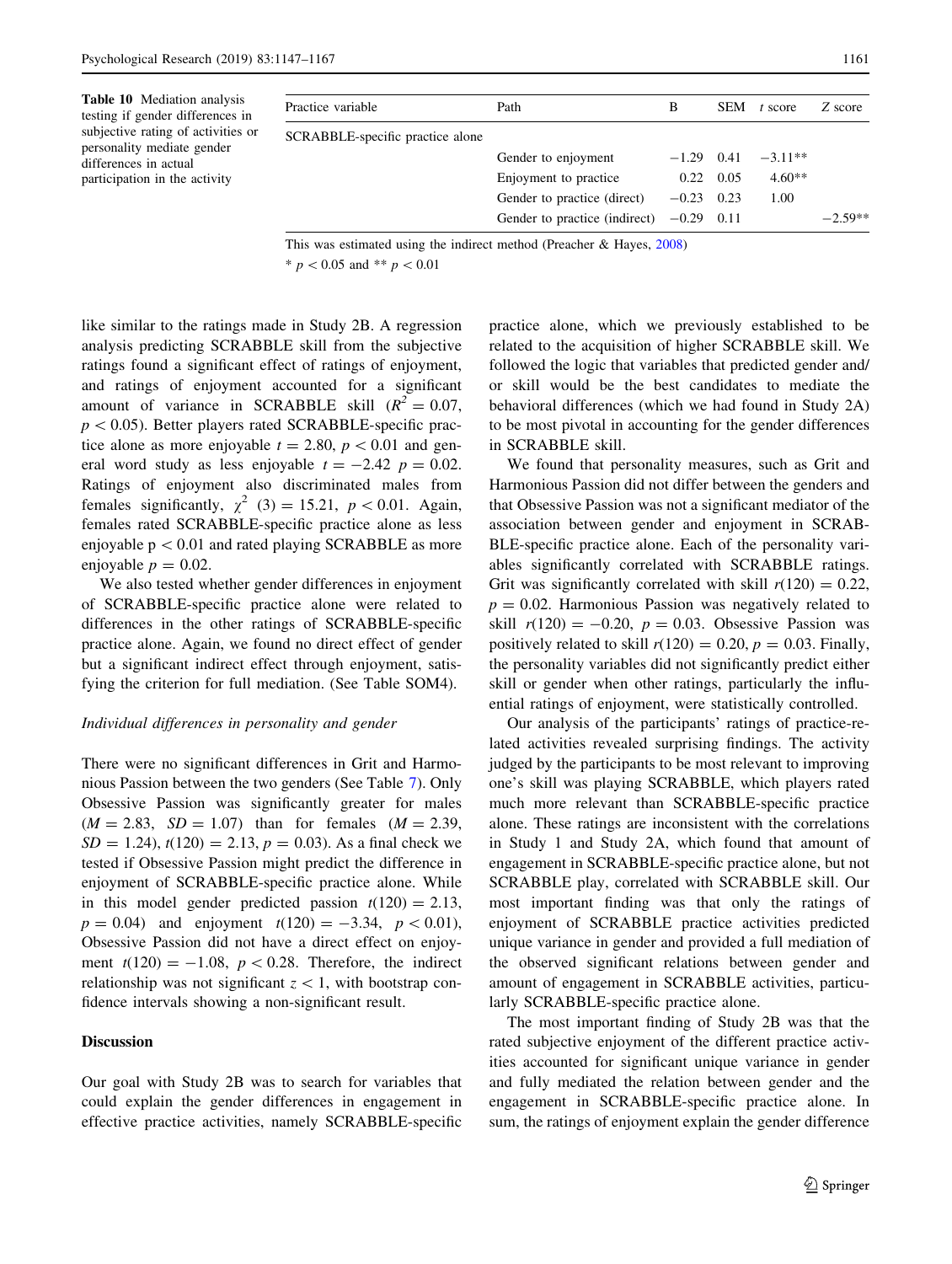in the behavior which best predicted SCRABBLE skill in Study 2A and was found to significantly mediate gender differences in skill in Study 1 and Study 2A.

# General discussion

Our studies supported the hypothesis that individual differences in skilled performance, at least in SCRABBLE, attributed to gender reflect gender differences in career history, defined by current practice, past practice, and prior experience. We found that individual differences in engagement in particular types of practice activities are correlated with gender, and when these effects of practice are statistically controlled, the gender-related effects were reduced (Study 1) and were no longer statistically significant (Study 2A). In Study 2B we found that gender difference in the involvement of different activities, particularly SCRABBLE-specific practice alone, was accounted for by perceived differences in enjoyment of those activities. While males and females did not significantly differ in their ratings of the relevance of these activities for improving skill or their difficulty, males reported finding them relatively more enjoyable, though neither group found the activities particularly enjoyable compared to other SCRABBLE-related activities. We believe that our findings are relevant to the study of individual differences in a large number of recreational and professional activities, where confirmed knowledge about practice activities that reliably improve performance is limited or completely lacking.

# Identification of practice activities that influence the development of SCRABBLE skill

For domains with a long tradition of training with professional instructors, there is a large body of research showing that a substantial proportion of individual differences in skilled performance is attributable to the differences in accumulated deliberate practice. Given that SCRABBLE does not have this body of developed knowledge about effective training, our study was forced to take an alternative and more inductive approach. Therefore, we collected information on the amount of engagement during their careers in a more diverse set of practice and play activities conducted alone or conducted with others. Our analyses in Study 1 showed that the amount of current engagement in SCRABBLE-specific practice alone was statistically significantly related to SCRABBLE skill, but the amount of time spent playing SCRABBLE was not. Our Study 2A showed that accumulated amount of SCRABBLE-specific practice alone was the best predictor of SCRABBLE ratings. The activities of SCRABBLE- specific practice alone match the practice activities in chess that have been found to be predictive of chess skill (Charness et al., [2005\)](#page-19-0).

Our studies provide strong converging evidence for a basic model of skill acquisition in SCRABBLE, emphasizing SCRABBLE-specific practice activities alone and deemphasizing activities designed to build general vocabulary knowledge. This demonstrates that various practice variables had very different relationships with SCRABBLE skill ranging from positive ( $\beta = 0.46$ ), to non-significant, to negative  $(\beta = -0.45)$  after controlling for the other practice variables. There have been recent attempts to propose a much simplified definition of deliberate practice as any structured domain activity (Macnamara, Hambrick, & Oswald,  $2014$ ). In contrast, our study suggests that purposeful practice cannot be measured by just any operationalization of practice hours, but that effective practice is much more specific and directly related to training activities that focus on changing aspects of the target performance (Ericsson, [2016](#page-19-0); Ericsson et al., [1993\)](#page-19-0). Some activities appear to be acting as suppressor variables with negative regression weights, which is inconsistent with the practice of measuring purposeful and deliberate practice by summing up all experience in the domain as proposed by Macnamara et al. ([2014\)](#page-20-0).

Study 2A offered an innovative approach for identifying practice-related activities where the amounts of engagement predicted attained skill. We collected data on many of these activities in SCRABBLE and conducted a factor analysis to identify different factors of co-varying levels of engagement in practice activities across the participants' career in the domain. Our factor analysis identified five different types of practice activity factors, and our structural equation model showed that only the amount of engagement in SCRABBLE-specific practice alone positively related to SCRABBLE skill. In contrast, general vocabulary study was negatively predictive of attained SCRABBLE skill. Study 2A also identified factors associated with playing word games, non-tournament SCRABBLE play, and playing in SCRABBLE tournaments. Engagement in any of these three playing activities did not significantly correlate with attained SCRABBLE skill. Future research is needed to confirm if these factors are consistently identified and if they have a stable relation or lack of relation with skill across the full range of skill.

A theoretical analysis of appropriate, purposeful practice begins with an analysis of the target performance, namely superior performance during competition and tournaments. By generating actions in SCRABBLE situations for which superior actions are available, it is possible to identify cases where a given player does not find the best actions. Either by replaying published SCRABBLE games by elite players or consulting a SCRABBLE computer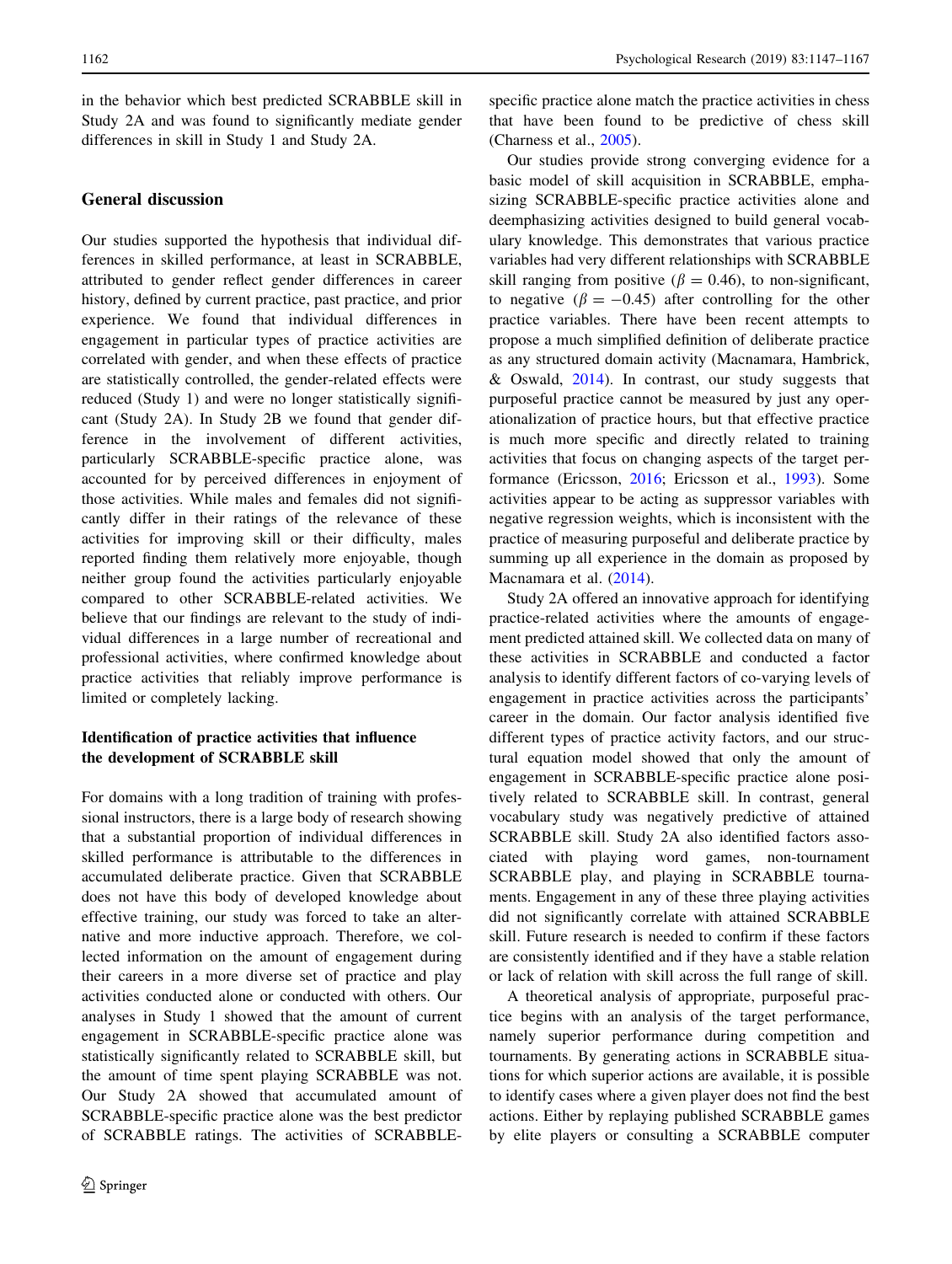program, the player can get feedback on the quality of their move. If the selected move is not optimal, then the player needs to review how they generated their action and determine how they would have needed to proceed to generate the superior actions. This described activity corresponds well with the variable SCRABBLE-specific practice, for which we found that more engagement correlated with attained SCRABBLE skill.

In Study 2A we identified two factors related to practice one of which helped account for gender differences in tournament SCRABBLE. Females more frequently played SCRABBLE outside of tournaments than males and engaged less in SCRABBLE-specific practice alone. These differences in time allocation were sufficient to reduce and mediate the superior performance of males.

There are studies of individual differences in component skills and abilities that might provide insights into the acquisition and structure of superior performance in SCRABBLE. Tuffiash et al. ([2007](#page-20-0)) measured different basic verbal abilities and verbal skills and showed that the only ability that distinguished experts from non-experts was solving anagrams (rearranging letters into words)—a task that experts reported practicing by themselves for a significantly longer duration than non-experts. Recently, Hargreaves, Pexman, Zdrazilova, and Sargious ([2011\)](#page-20-0) found that the superior verbal fluency of expert SCRAB-BLE players was only observed for tasks related to SCRABBLE.

# How can differences in engagement in different types of practice activities be explained

There are several different approaches to account for individual differences in engagement in practice activities. One approach is to collect data on how different participants perceive their practice activities regarding their relevance for improvement, the amount of effort required, and the amount of inherent enjoyment of those activities. An alternative approach is to search for correlations with differences in general personality traits. We collected data on three personality measures: Grit, Harmonious Passion, and Obsessive Passion. Our analysis found that the variables which uniquely explained variance in SCRABBLE skill involved perceptions of enjoyment of two types of practice activities, including the key variable of SCRABBLEspecific practice alone. In fact, enjoyment of SCRABBLEspecific practice alone fully mediated the gender differences in that activity.

Pinker's ([2008\)](#page-20-0) general argument that males put more obsessive focus into their careers and competitive domains might explain males higher involvement than females in the more effective learning activities. This argument is also consistent with significantly higher Obsessive Passion scores of males compared to females. One problem with an account based on competitiveness is that we are not sure how to objectively measure competitiveness. The studies mentioned in the introduction experimentally manipulated competitive vs non-competitive situations, but SCRAB-BLE rating is based only on competitive situations. The closest objective measure we can think of is how often one plays SCRABBLE, and it is interesting that in Study 1 females engaged in statistically significantly more current SCRABBLE play (Table SOM1) while in Study 2A, there were no differences in the amount of tournament play. The only statistically significant differences we found in terms of reaction to competitive situations were that males reported Tournaments being more effortful while females reported playing SCRABBLE was more enjoyable. This could reflect a different approach to competition/playing SCRABBLE that might warrant further investigation.

# Generalizations of our study's findings to other fields

Differences between genders are observed in some domains with expert performance, but not others. One domain without consistent gender effects is music. The domain of music is a domain with a very long history of training with developed curricula and professional teachers who start supervising training at a very young age. Ericsson et al.'s ([1993\)](#page-19-0) study of violinists found that all three groups of students at a music academy engaged in supervised practice, meeting the criteria for deliberate practice. In that domain, all groups had started practice at young ages around age seven. All groups rated the relevance of practice alone as the most beneficial activity for improving skill. There is a significant body of knowledge about how to best improve at chess as well, and relatively few professional teachers who start supervising practice at more advanced levels with older players. In studies of the acquisition of expert performance in chess, Charness et al. [\(2005](#page-19-0)) found a stronger relation between chess skill and the age at the beginning of serious play than at the age of starting in the domain. Additionally, they found generally non-significant, positive effects of tournament play across different samples and types of samples. Most importantly, Charness et al. ([2005\)](#page-19-0) found evidence for an independent effect of engagement in purposeful practice for chess skill, even after controlling for other types of practice activities. Gobet and Campitelli [\(2007](#page-20-0)) also found that the amount of group practice (defined as playing chess, working with a tutor, or studying with another person) was a strong predictor of attained skill. When tournament chess players rated the relevance of different practice activities, Charness et al. ([1996\)](#page-19-0) found the average rating for analysis of games alone to be high (5.9 on a seven-point scale), whereas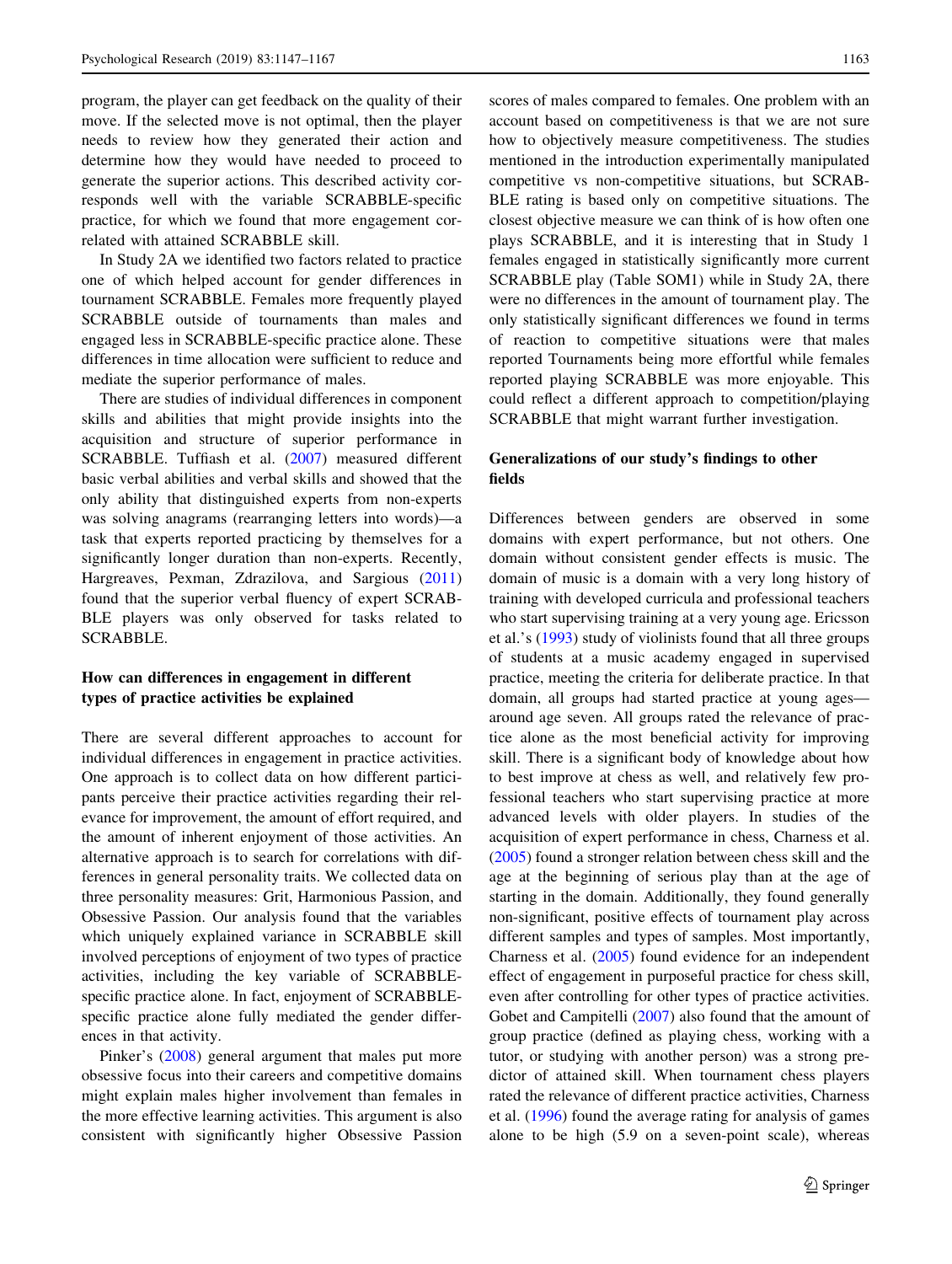relevance of playing chess games outside tournaments and against chess computers was low, 3.6 and 3.2, respectively. Even more interesting, Charness et al. [\(1996](#page-19-0)) found that the ratings for the relevance of analyzing games alone were significantly correlated with chess ratings positively, whereas the ratings for the relevance of playing games were significantly negatively related. The relevance ratings show that the more skilled chess players knew which activities were associated with improved performance. In the recently established domain of SCRABBLE, we found hardly any evidence that players were able to accurately judge the relevance of different practice activities for improving performance. The players even rated playing SCRABBLE games outside tournaments as being more relevant than SCRABBLE-specific practice alone.

Gender differences in the amount of deliberate and purposeful practice have also been found in research on runners, where more men are distance runners, and male runners train more than female runners (Deaner, [2013\)](#page-19-0). For instance, Ceci and Williams (2010) argue that the most important cause of the difference in professional outcomes is different preferences by women. Our studies have presented significant evidence that differences in performance between females and males are related to differences in the amount of engagement in particular types of practice activities, and that those differences in engagement in practice activities are related to differences in rated enjoyment of those activities. With our current evidence, we can only speculate about the causes of the difference in rated enjoyment of deliberate and purposeful practice.

### Limitations

There are a few important limitations to our studies. The most significant limitation concerns the correlational nature of the study. We cannot make statements about correlations with variables that we did not measure, including tests of basic abilities and other practice activities. In spite of our efforts to describe practice activities in SCRABBLE in more detail than previous research, there are several weaknesses in our use of retrospective reports of practice. It would, therefore, be significant to start collecting longitudinal information about players' training. In a longitudinal study it would be possible to collect detailed diaries of SCRABBLE-related practice and perhaps discover other types of effective training activities. One potential problem with longitudinal studies is that training activities in new domains, such as SCRABBLE, may change over time as the domain matures and prize money is increased. For example, it is possible that individual tutoring may become more common and the amount of tutoring may become an important predictor of individual differences in performance.

Our study did not have our participants take tests of basic ability and intelligence, which merits discussion. Both Study 1 and Study 2 involved concurrence with experimental research on a smaller subsample of SCRABBLE players. Tuffiash et al. ([2007\)](#page-20-0) reported the results of the intensive study of the subsample, which was collected concurrently with Study 1. The corresponding data from the subsample examined in Study 2 have not yet been published. The general findings reported by Tuffiash et al. ([2007](#page-20-0)) were that abilities predictive of SCRABBLE performance were closely related to SCRABBLE performance. These findings have been supported by Hargreaves et al. ([2011\)](#page-20-0), and in a recent neurological study by van Hees et al. ([2016\)](#page-20-0) where activities that are directly related to SCRABBLE show large differences as a function SCRABBLE skill, but other abilities or activities show very few significant relationships.

It is reasonable to speculate if the gender difference in SCRABBLE skill could be explained by differences in basic abilities. A compelling account of these differences regarding basic abilities would need to show a strong correlation between these abilities and SCRABBLE skill, ideally even within each gender. There are very few cognitive differences between females and males (Hyde, [2005](#page-20-0)). A very recent meta-synthesis found the average absolute value of cognitive gender difference is  $d = 0.22$ with the biggest difference concerned mental rotation with  $d = -0.57$  (favoring males) (Zell, Krizan, & Teeter, [2015](#page-20-0)). It is noteworthy that the gender differences observed in both our studies  $(-0.74 \text{ and } -0.69)$  were numerically larger than any cognitive ability identified in the metasynthesis. Spatial skills such as mental rotation seem to be a leading candidate because it shows consistent large gender differences in the population. In addition, Halpern and Wai [\(2007](#page-20-0)) reported significant correlation with SCRABBLE performance in their study. It should be noted though that if we statistically control for gender in the paper-folding task based on correlations reported by Halpern and Wai [\(2007](#page-20-0)), paper folding is no longer significantly related to rating ( $p = 0.053$ ). On the other hand, if we control for performance on the paper-folding task, the correlations between gender and SCRABBLE rating is still significant ( $p < 0.001$ ). Duffy, Ericsson, and Baluch [\(2007](#page-19-0)) similarly found that height, reach and gender were correlated with performance on darts. However, when gender was statistically controlled, height and reach were not significantly related to dart performance, yet when controlling for height and reach the relation between gender and dart performance remained highly significant. Both of these findings are consistent with the hypothesis that the developmental history involving training differs between genders and is a more likely source of the performance differences than these gender differences in height or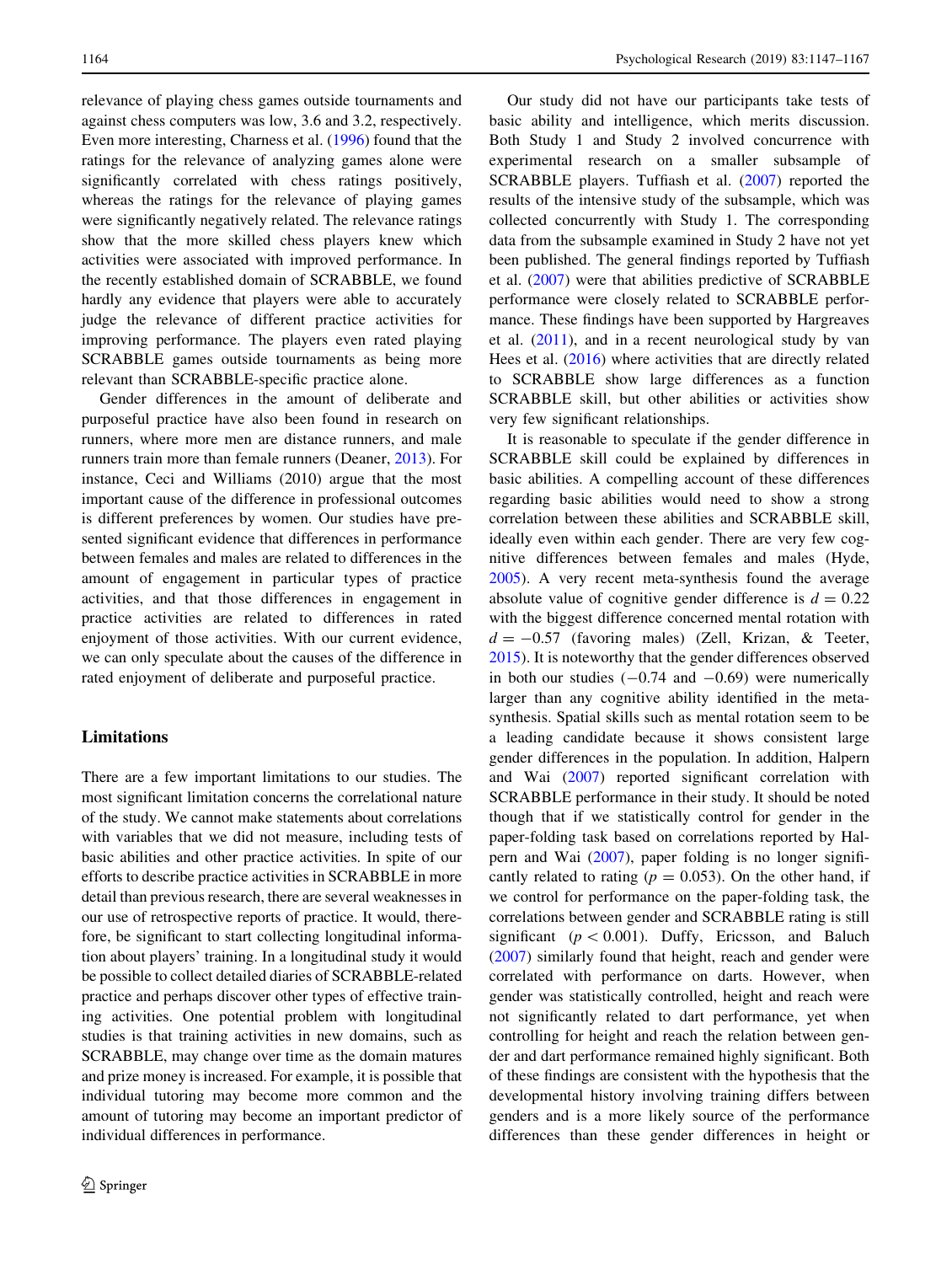paper-folding performance. Only future research will be able to provide deeper insights concerning if and how individual differences in basic abilities and attributes between males and females influence the acquisition of SCRABBLE performance.

### Future directions

Our Study 2B found that both males and females are acting quite rationally given how they reported their perception of the relevance of different types of practice for improved performance in SCRABBLE. We found that enjoyment was the main driver of gender differences in practice behavior. Future research might include experimental interventions attempting to change the perceptions of relevance and examine if such changes will change ratings of enjoyment and most importantly their engagement in the beneficial practice activities and ultimately associated increases in their performance during SCRABBLE tournaments. A more ambitious goal would be to promote the accumulation of knowledge about how SCRABBLE skill can be effectively trained under the supervision of qualified teachers (c.f. deliberate practice, Ericsson et al., [1993](#page-19-0); Ericsson & Pool, [2016\)](#page-20-0).

Another interesting direction would be to study other domains of expertise, where valid knowledge has not yet been developed about how individualized training with teachers can lead to high levels of performance. It is possible that such an approach might be useful when researchers study the extended preparation of engineers and scientists in STEM fields. Any intervention that helps a person come closer to maximizing their potential must obviously be offered to males as well, and there is no guarantee that, for instance, informing people of the benefits of fully concentrated study with opportunities to feedback will increase the amount of purposeful practice by females more than males.

### Conclusion

Research on SCRABBLE may provide us with insights and hypotheses about causes of gender differences in professional domains where measurement of performance is based nearly exclusively on subjective evaluations by supervisors and managers. This paper shows that a gender gap can arise in a domain with very few barriers to entry and where the common expectation is that women should prosper, as Halpern et al. [\(2011](#page-20-0)) demonstrated for SCRABBLE. We believe that domains of reproducibly superior expertise that exhibit a gender gap offer unique opportunities to study with objective measures how

preferences, personality and, in our opinion most importantly, behavioral differences in the engagement in effective practice activities can produce a gender gap. We are excited about the possibility to study if and how preferences for engaging in effective practice can be influenced experimentally and if experimental manipulation can lead to increased long-term engagement in particular types of effective practice activities, which we hypothesize would lead to associated improvements in performance.

We have reviewed evidence supporting the claim that females and males gain roughly equivalent benefits from domain activities in SCRABBLE and are roughly equivalently able to succeed in the domain. The domain of SCRABBLE is likely similar to other domains of expertise where experts acquire unique domain-specific representations and cognitive processes (Ericsson & Kintsch, [1995](#page-19-0)). At this time, we have not found evidence for gender differences in the basic ability to acquire those representations. Therefore, we have proposed how large gender differences can be attributed to differences in the methods of skill acquisition as opposed to the capacity for skill acquisition or the rates of skill acquisition. We found that those differences appear to be due to preferences for engaging in certain types of domain-related activities. Future research is required to understand how these preferences originate, and most importantly, how those preferences can be changed by interventions.

Acknowledgements We want to thank Len Hill and Kyle Harwell for valuable comments on earlier drafts of this manuscript. We also wish to thank Patti Hamilton, Dustin Souders, Dusty Hunsicker, Roy Roring, and Frank Hines for their invaluable contributions to the data collection process. Special acknowledgement is due to John and Jane Williams, Joe Edley, and John Chew for their gracious cooperation in facilitating access to and understanding of the competitive SCRAB-BLE community.

#### Compliance with ethical standards

Conflict of interest All authors have no conflicts of interest to declare.

Ethical standards All procedures performed in studies involving human participants were in accordance with the ethical standards of the institutional and/or national research committee and with the 1964 Helsinki declaration and its later amendments or comparable ethical standards.

Informed consent All work was approved by the Florida State University Human Subjects Committee and all participants volunteered informed consent

Open Access This article is distributed under the terms of the Creative Commons Attribution 4.0 International License ([http://crea](http://creativecommons.org/licenses/by/4.0/) [tivecommons.org/licenses/by/4.0/\)](http://creativecommons.org/licenses/by/4.0/), which permits unrestricted use, distribution, and reproduction in any medium, provided you give appropriate credit to the original author(s) and the source, provide a link to the Creative Commons license, and indicate if changes were made.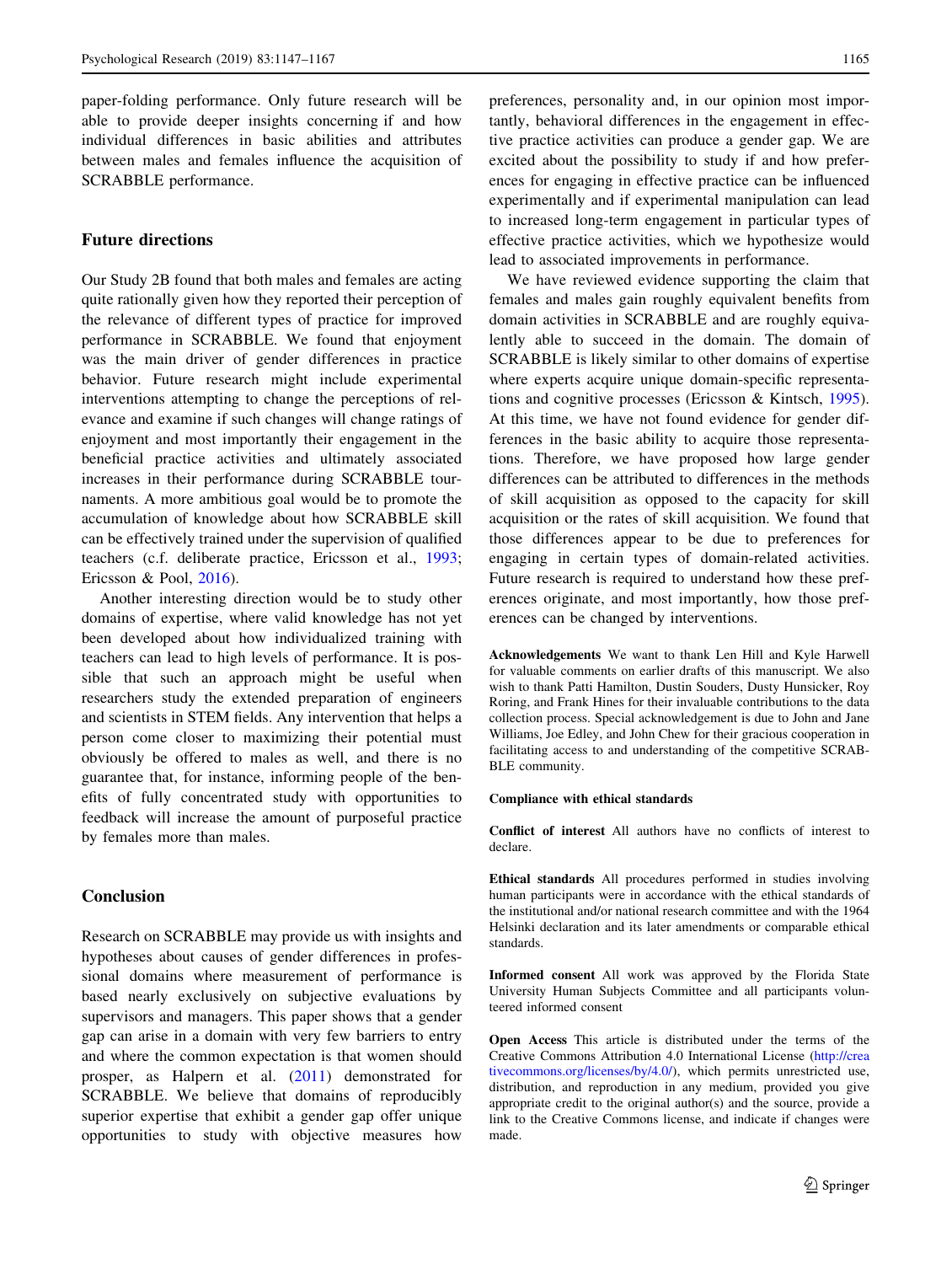# <span id="page-19-0"></span>Appendix

Detailed questions in the survey for Study 1.

- 1. SCRABBLE specific practice alone or purposeful practice consisting of:
	- a. How many hours per week the past year spent analyzing the SCRABBLE games of others.
	- b. How many hours per week the past year spent analyzing their own SCRABBLE games
	- c. How many hours per week the past year spent solving and studying anagrams
- 2. General vocabulary study consisting of:
	- a. How many hours per week the past year spent studying word lists and the dictionary
	- b. How many hours per week the past year spent creating word lists
	- c. How many hours per week the past year spent studying other word games
- 3. SCRABBLE play consisting of:
	- a. How many hours per week the past year spent playing SCRABBLE against a computer
	- b. How many hours per week the past year spent playing SCRABBLE against other people
	- c. How many hours per week the past year spent playing in SCRABBLE tournaments

#### References

- Brink, M., & Benschop, Y. (2014). Gender in academic networking: The role of gatekeepers in professorial recruitment. Journal of Management Studies, 51, 460–492.
- Campitelli, G., & Gobet, F. (2008). The role of practice in chess: A longitudinal study. Learning and Individual Differences, 18, 446–458.
- Ceci, S. J., & Williams, W. M. (2010). The Mathematics of sex: How biology and society conspire to limit talented women and girls. New York: Oxford University Press.
- Charness, N., & Gerchak, Y. (1996). Participation rates and maximal performance: A log-linear explanation for group differences, such as Russian and male dominance in Chess. Psychological Science, 7, 46–51.
- Charness, N., Krampe, R., & Mayr, U. (1996). The role of practice and coaching in entrepreneurial skill domains: an international comparison of life-span chess skill acquisition. In K. A. Ericsson (Ed.), The road to excellence: The acquisition of expert performance in the arts and sciences, sports and games (pp. 51–80). Mahwah: Erlbaum.
- Charness, N., Tuffiash, M., Krampe, R., Reingold, E., & Vasyukova, E. (2005). The role of deliberate practice in chess expertise. Applied Cognitive Psychology, 19, 151–165.
- Conger, A. J. (1974). A revised definition for suppressor variables: A guide to their identification and interpretation. Educational and Psychological Measurement, 34, 35–46.
- Côté, J., Ericsson, K. A., & Law, M. P. (2005). Tracing the development of athletes using retrospective interview methods: A proposed interview and validation procedure for reported information. Journal of Applied Sports Psychology, 17, 1–19.
- Croson, R., & Gneezy, U. (2009). Gender differences in preferences. Journal of Economic Literature, 47, 448–474.
- Deaner, R. O. (2013). Distance running as an ideal domain for showing a sex difference in competitiveness. Archives of Sexual Behavior, 42, 413–428.
- Duckworth, A. L., Kirby, T., Tsukayama, E., Berstein, K., & Ericsson, K. A. (2011). Deliberate practice spells success: Why grittier competitors triumph at the National Spelling Bee. Social Psychological and Personality Science, 2, 174–181.
- Duckworth, A. L., & Quinn, P. D. (2009). Development and validation of the short Grit Scale (Grit-S). Journal of Personality Assessment, 91, 166–174.
- Duffy, L., Ericsson, K. A., & Baluch, B. (2007). In search of the loci for sex differences in throwing: The effects of physical size and differential recruitment rates on high levels of dart performance. Research Quarterly for Exercise and Sport, 78, 71–78.
- Elo, A. E. (1965). Age changes in master chess performance. Journal of Gerontology, 20, 289–299.
- Ericsson, K. A. (2006). Experience and deliberate practice. In K. A. Ericsson, N. Charness, P. J. Feltovich, & R. R. Hoffman (Eds.), The Cambridge handbook of expertise and expert performance (pp. 683–703). New York: Cambridge University Press.
- Ericsson, K. A. (2007). Deliberate practice and the modifiability of body and mind: Toward a science of the structure and acquisition of expert and elite performance. International Journal of Sport Psychology, 38, 4–34.
- Ericsson, K. A. (2016). Summing up hours of any type of practice versus identifying optimal practice activities: Comments on Macnamara, Moreau, and Hambrick (2016). Perspectives on Psychological Science, 11, 351–354.
- Ericsson, K. A., & Kintsch, W. (1995). Long-term working memory. Psychological Review, 102, 211–245.
- Ericsson, K. A., Krampe, R. T., & Tesch-Römer, C. (1993). The role of deliberate practice in the acquisition of expert performance. Psychological Review, 100, 363–406.